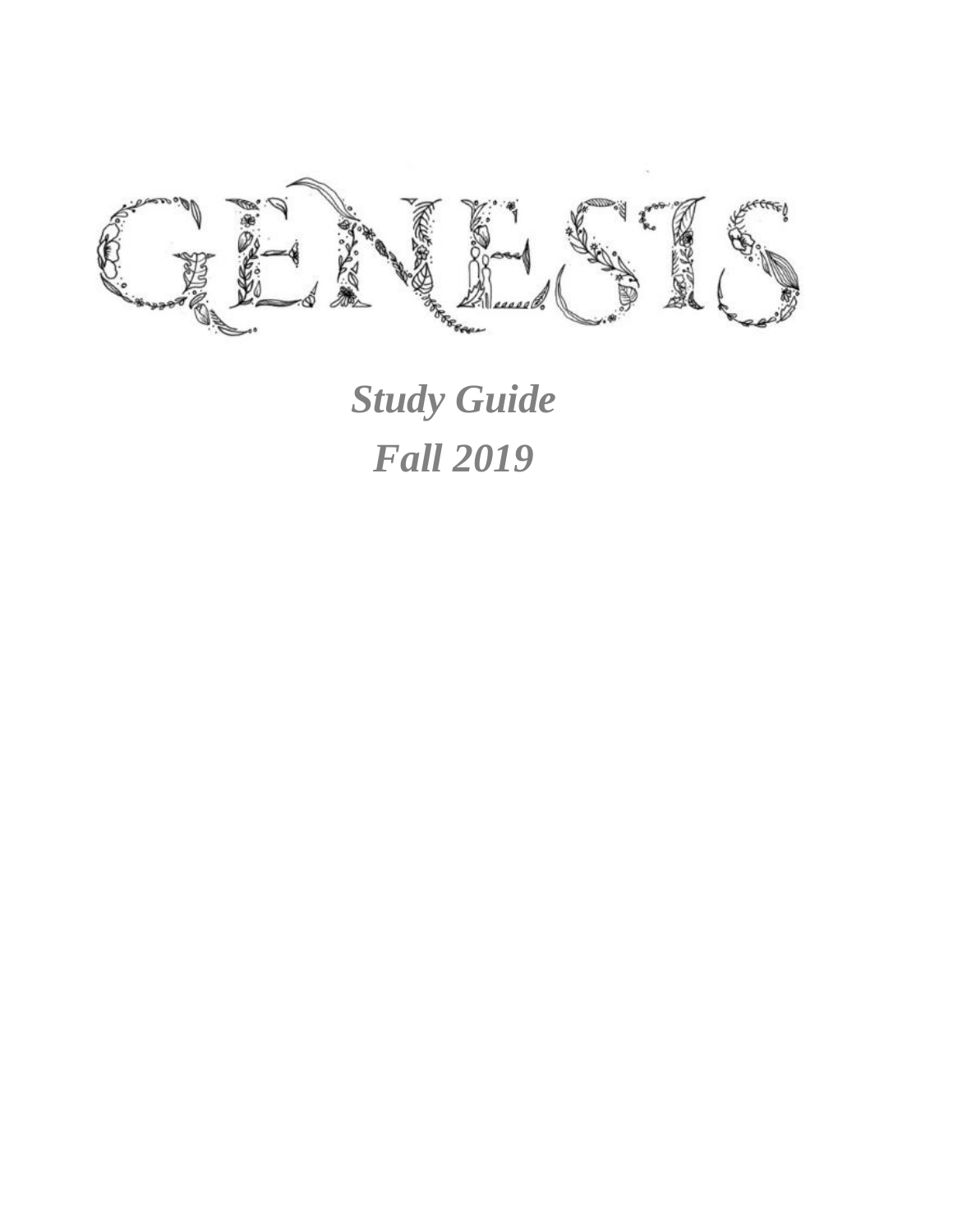*Special thanks to Mary Peters for the cover artwork!*

## © 2019 by Christ Redeemer Church

Scripture quotations: Scriptures taken from The Holy Bible, English Standard Version® (ESV®), copyright © 2001 by Crossway, a publishing ministry of Good News Publishers. Used by permission. All rights reserved. Scriptures taken from the Holy Bible, New International Version®, (NIV®), Copyright © 1973, 1978, 1984, 2010 by Biblica, Inc.™ Used by permission of Zondervan. All rights reserved worldwide. Scriptures taken from the New American Standard Bible®(NASB®), copyright © 1960, 1962, 1963, 1968, 1971, 1972, 1973, 1975, 1977, 1995 by The Lockman Foundation. Used by permission.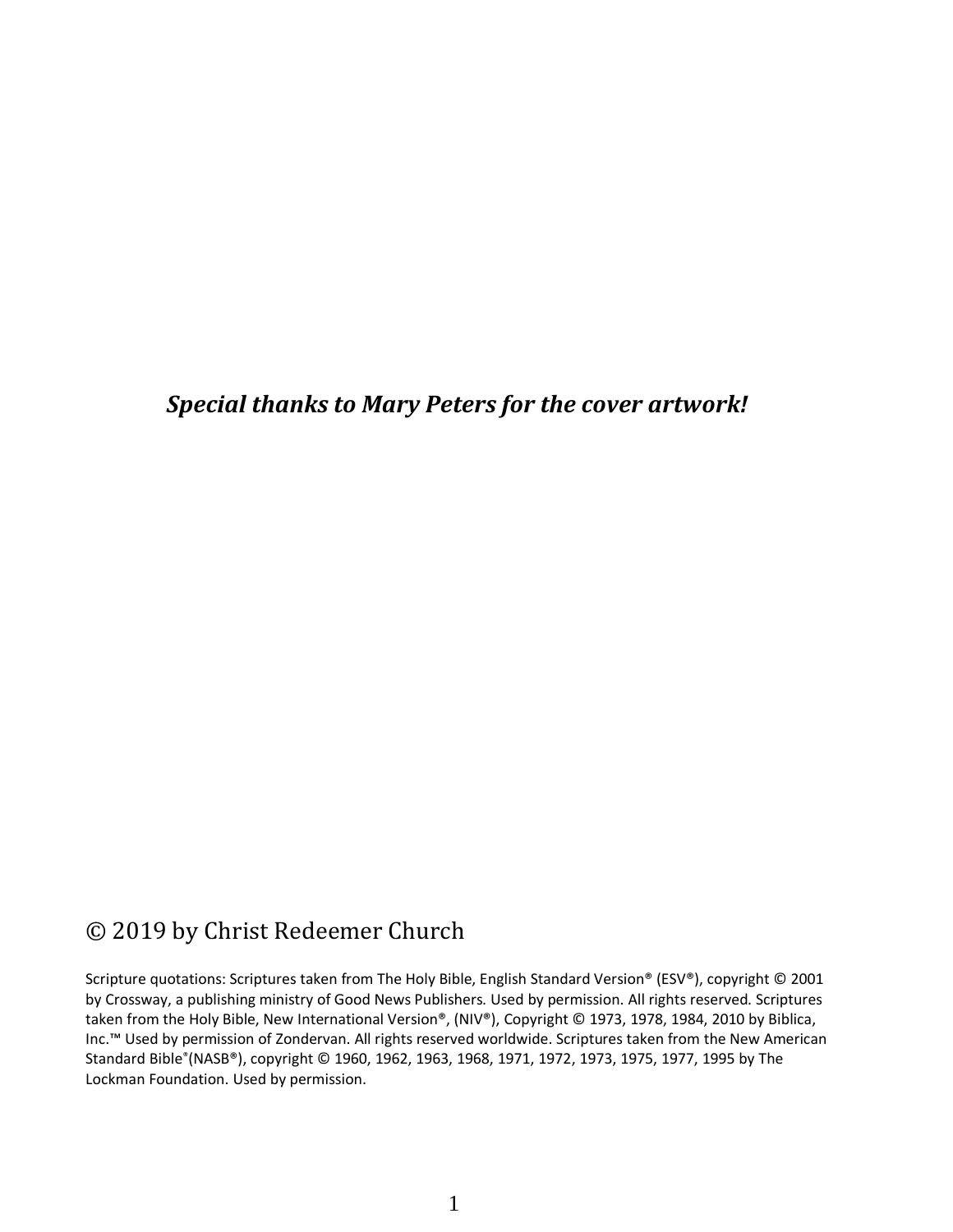# **INTRODUCTION**

*"In the beginning, God created the heavens and the earth. The earth was without form and void, and darkness was over the face of the deep. And the Spirit of God was hovering over the face of the waters."*

 $\sim$ Genesis 1:1-2

We have been in an out of the book of Genesis over the past several years and this fall we will be jumping back in to finish the book.

Arguably, no book of the Bible has more debate surrounding it than this book. However, this is a shame, because in the debate the big message of the book is often lost. Our goal must be to understand the book of Genesis on its own terms.

So, what is Genesis about?

Genesis is about beginnings. A new beginning! So many of the major themes found in the rest of the Bible begin in Genesis. In this sense, it is the most important book of the Bible because it lays the foundation for all the rest of the Bible. It is the key to the rest of the Bible.

In the Bible, we find the beginning of the world, the beginning of the beginning of basic human institutions and civilization itself, the beginning of the Jewish people, the beginning of sin/evil, and the beginning of God's promise to redeem. From the beginning, God has been in the business of making broken people whole.

In this sense, the book of Genesis is all about Jesus. As the Apostle Paul put it in his letter to the Colossians (1:18): "He is the beginning."

### The Purpose of this Study Guide

This study guide is intended to be a simple and basic way for us to engage in the sermon passages on a week by week basis. Our hope is to work together on our daily discipline of pursuing God in Scripture and prayer. The daily discipline that this study guide represents will be a tangible way to allow the "word of Christ [to] dwell among us richly" (Colossians 3:16), by enhancing our engagement with the sermon passages and directing us in shared prayer.

## How to Use the Study Guide

A word about how to use this study guide: The date at the top of each page notes the Sunday for the respective the week. The Scripture verse listed under each heading is a suggested memory verse for that week. Below that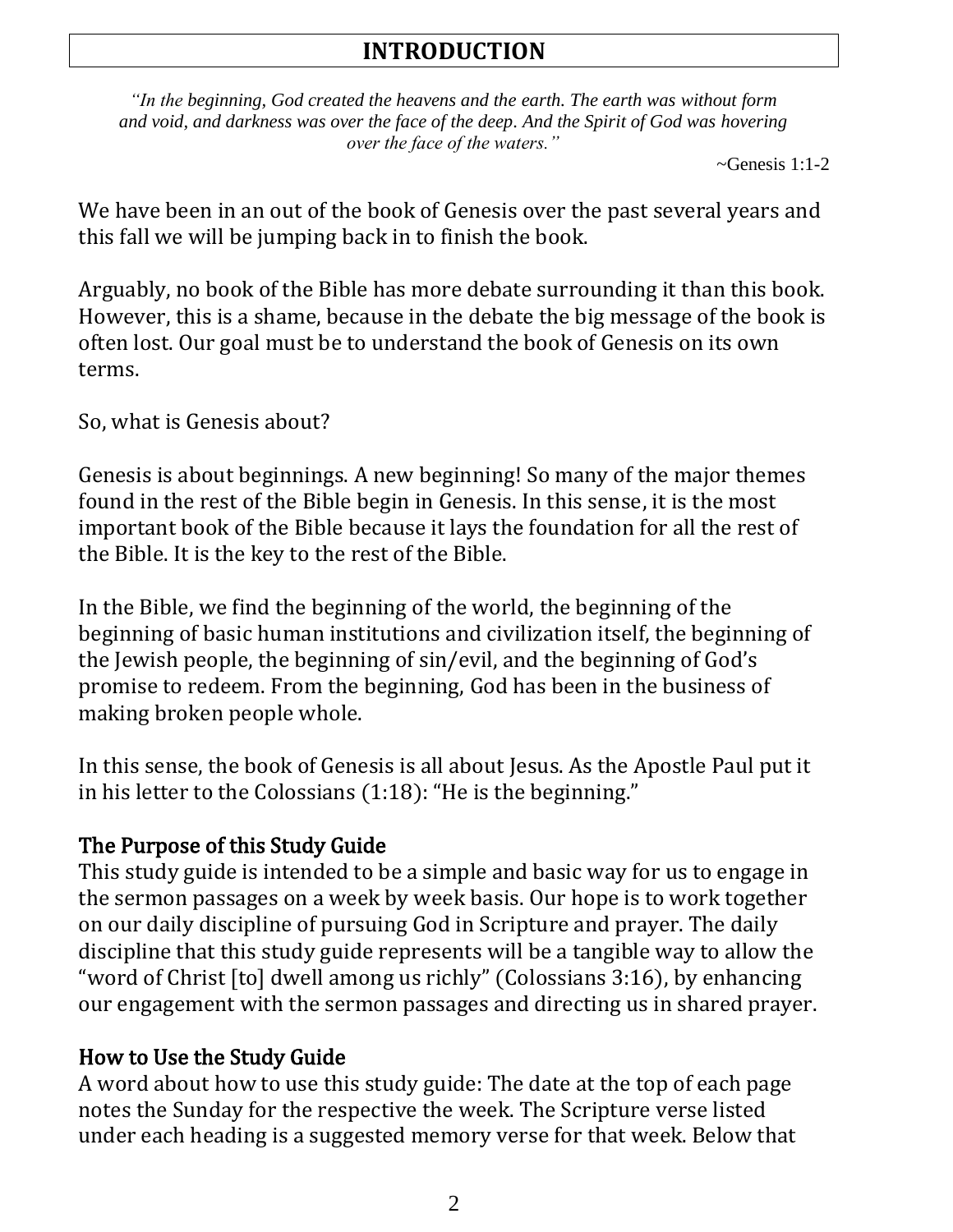you will find a passage of Scripture, followed by "Reflection Questions". In general, these readings will allow you to reflect on the previous sermon or prepare you to hear the sermon for that upcoming week. We estimate that each day's "lesson" should require no more than 15 minutes.

To be clear, this guide is not intended to be a "legalistic" requirement. Not at all! Rather, it is a way for us as a congregation to walk together as we explore God's Word. And to what end? Our prayer is that as we grow in our understanding and practice of daily prayer and meditation, we will grow in the grace and knowledge of Christ and so grow in our love for Him and one another.

## A Word about Walking with Christ

Walking with Christ is a work that God is doing in you. This does not mean that we are not also required to do the work of walking with Him. Indeed, we are! Paul repeatedly writes that we are to strive for the faith of the gospel (Philippians 1:27); we are to strive and sacrifice to know Christ (Philippians 3)! We do and must strive! Nonetheless, our confidence is that it is not dependent upon the perfection of our striving, but on the perfection of our Savior. Our striving does not secure his saving power. Actually, it is the exact opposite. His saving power secures our striving. He who began a good work in you will bring it to completion (Philippians 1:6). This is HIS promise!!! In light of this promise, we seek to do all that we can to work out the salvation he has accomplished for us, because we know that he is at work in us, working that which is pleasing to him (Philippians 2:12-13).

God created us by His Word. And the way God completes His work is the same way He began it—by His Word. It is for this reason we are encouraging everyone at CRC to be in the Word of God personally. That is the point of this guide.

For Him who is our New Beginning,

Don Willeman September 2019 Hanover, NH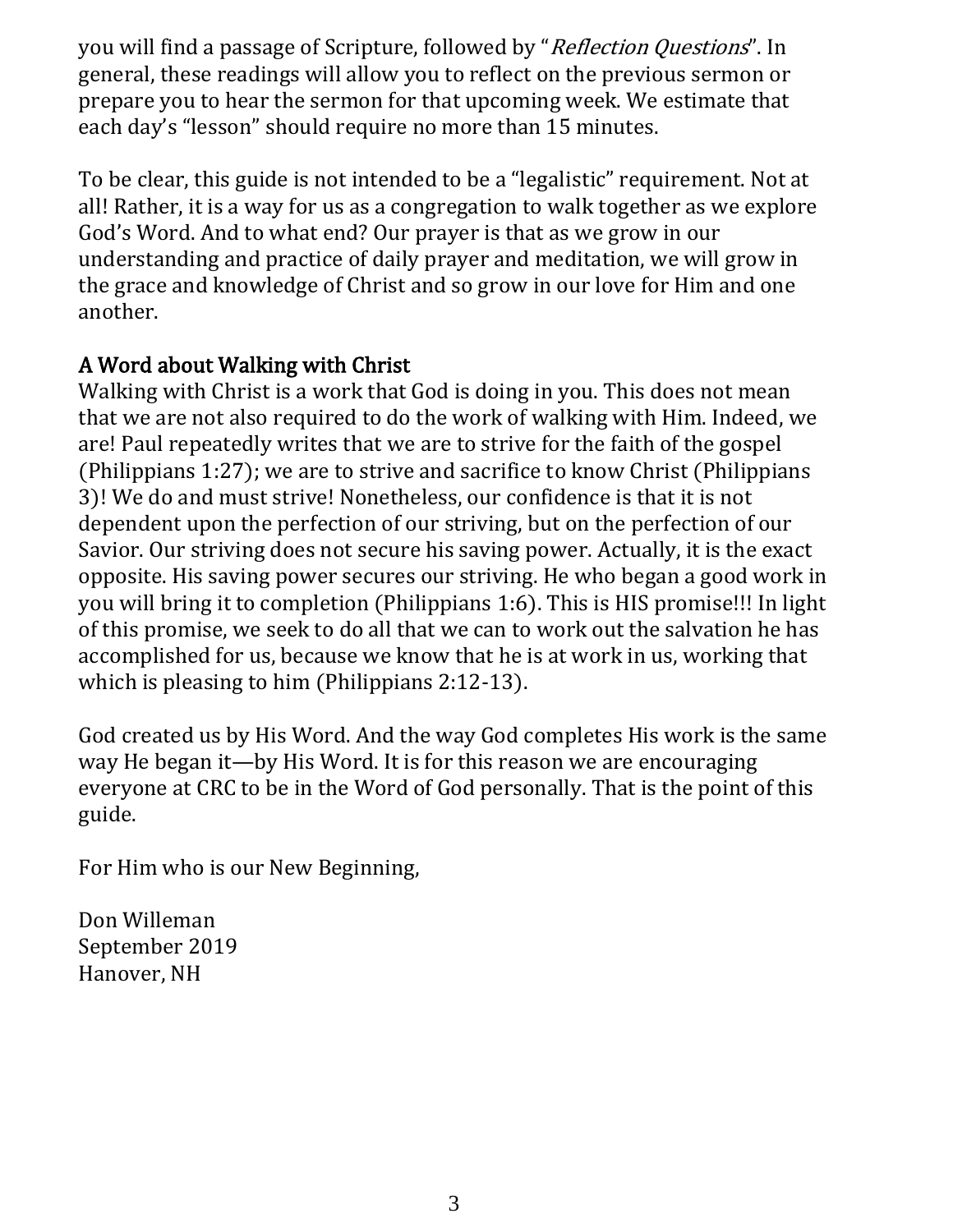# **WEEK OF SEPTEMBER 15**

#### **Memory Verse:**

*So God created man in his own image, in the image of God he created him; male and female he created them.*

*~Genesis 1:27*

## **MONDAY**

Scripture Reading: Genesis 1:1-5, 26-31; Genesis 3:1-24

Reflection Questions:

- What were one or two things that stood out to you from yesterday's sermon?
- In light of these things, in what way(s) do you need to change your attitudes or actions today?

Pray about the areas stated above.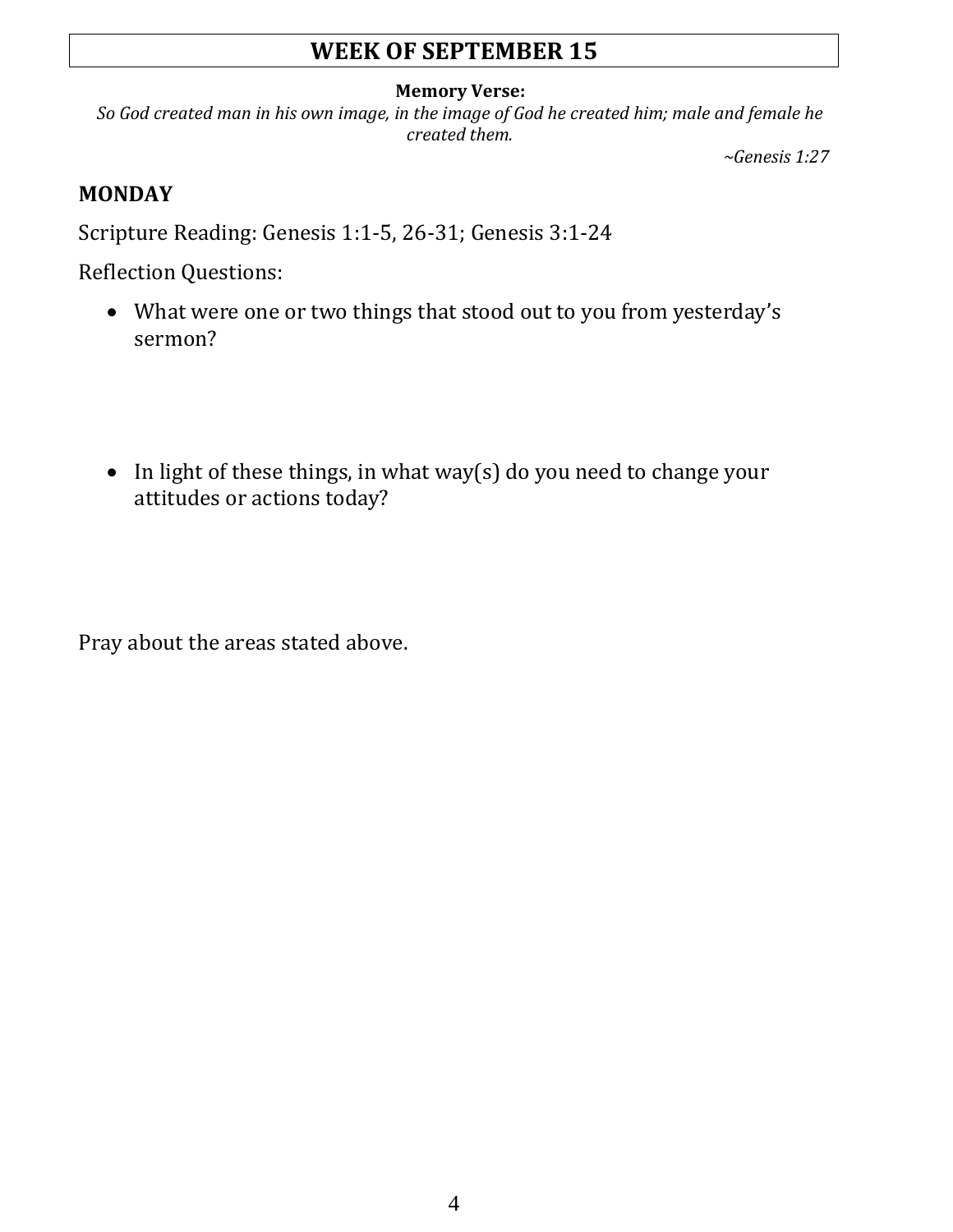## **TUESDAY**

Scripture Reading: Genesis 25:19-34, "Jacob and Esau"

Reflection Questions:

- How does this scene continue to work out the macro-narrative ("big story") of Genesis?
- What does it teach us about God's sovereignty (He's in control) and our responsibility?

Pray:

- Spend some time praising God for His sovereignty over our lives.
- Spend some time asking God that He would give you the grace to be faithful to the responsibilities that He has given you this day.

# **WEDNESDAY**

Scripture Reading: Genesis 28:10-17, "Jacob's dream"

Reflection Questions:

- In this section, God gives to Jacob a promise. What is it?
- How does this promise connect to the promise of Genesis 3:15 and Genesis 12:1-3?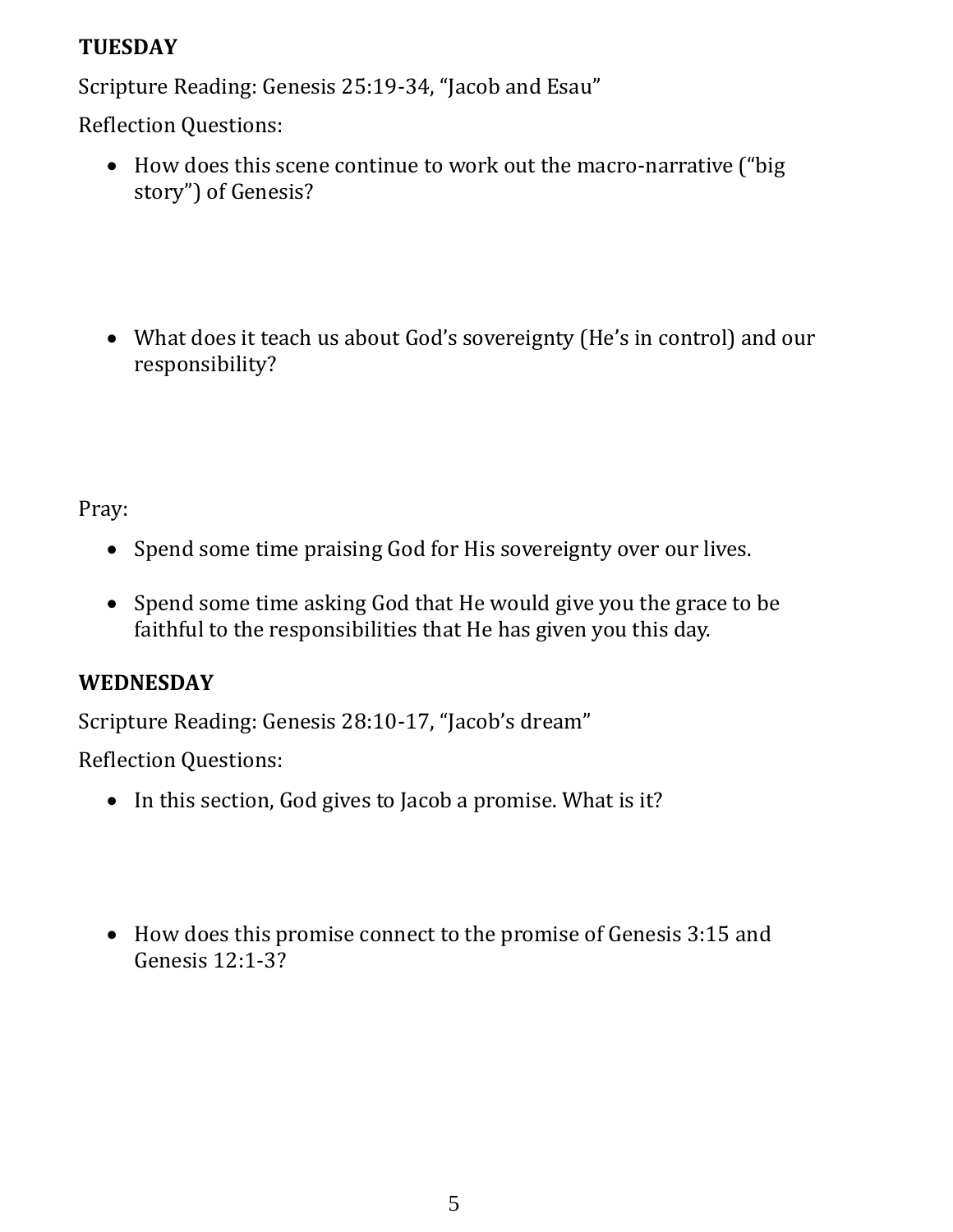• How does it connect to the promise that we have in the gospel of Jesus Christ?

Pray:

- Pray that God would give you greater understanding for the universal reach of the Gospel of Jesus, that it is a promise for all peoples.
- Pray that God would give you an opportunity today to tell someone about the good news of Jesus. Pray for specific people with whom you would like to share the good news of Jesus.

# **THURSDAY**

Read: Genesis 32:22-31, "Jacob wrestles; his name becomes 'Israel'"

Reflection Question:

• Jacob comes face to face with God and it becomes a wrestling match. What might this tell us about the nature of our relating to God? How can you relate to Jacob's wrestling with God?

- Pray that we as individuals and as a church would have the faithful perseverance to "fight" for a relationship with God.
- Spend some time praising God for Jesus who "wrestled" with both the reality of our sin and the righteous judgment of God, so that we might be brought near to God.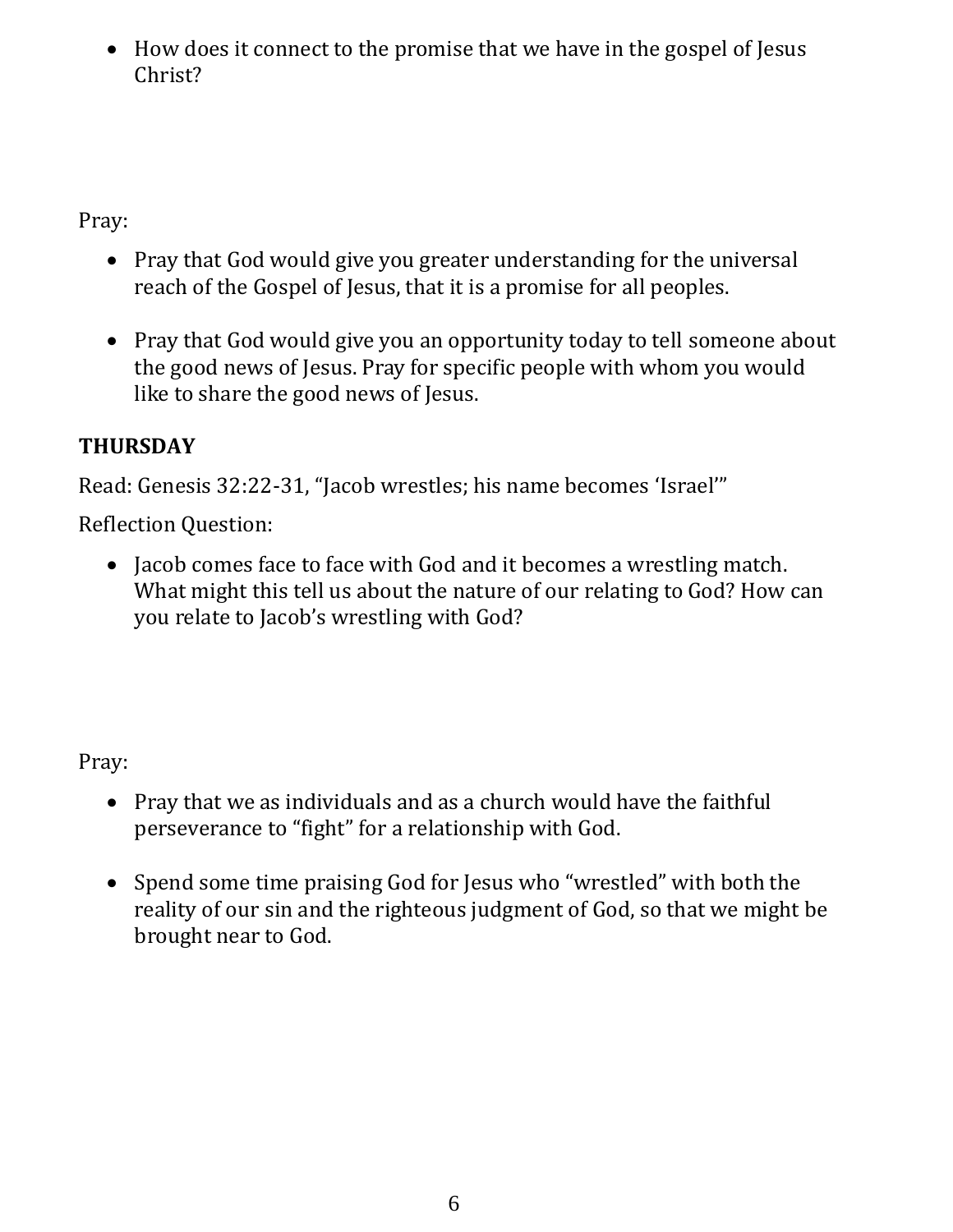## **FRIDAY**

Scripture Reading: Genesis 37:1-11

Reflection Questions:

- God gives Jacob's (Israel's) son Joseph dreams of his eventual exaltation. This, coupled with Jacob's favoritism toward Joseph, creates some difficult family dynamics. What do you find relatable to your experience?
- Was it right or wrong for Joseph to share these dreams with his family?
- What do you think God is doing through this situation?

- Pray that God would show you, in deeper ways, both how the gospel humbles us and exalts us.
- Pray that God would give you an opportunity to sacrificially serve someone today for the sake of Christ.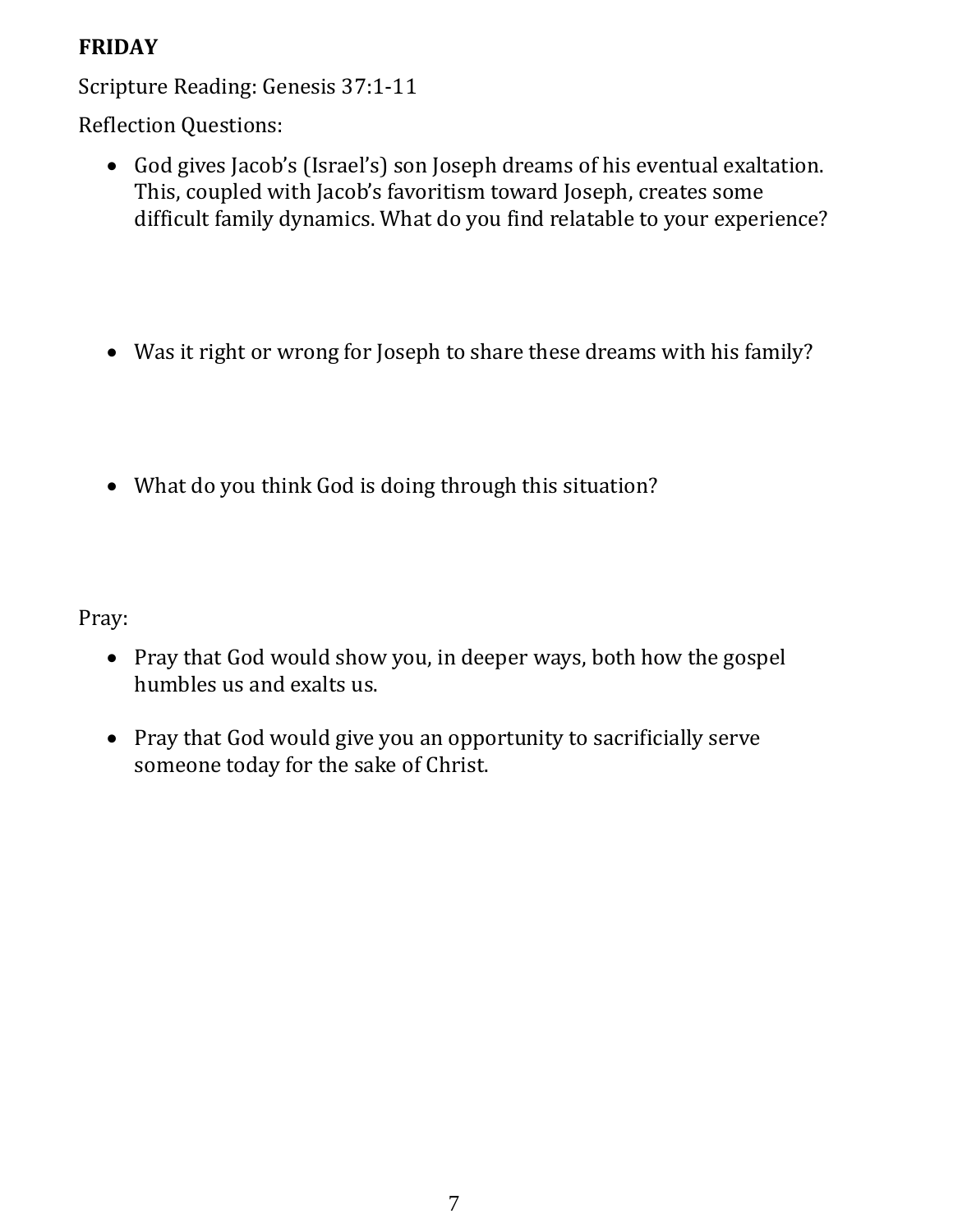## **SATURDAY**

Scripture Reading: Genesis 37:12-36, "Joseph sold into slavery in Egypt"

Reflection Question:

• How has God used suffering (maybe especially unjust suffering) to shape you into who you are today?

- Pray for the gathering of God's people tomorrow, that our worship and fellowship would be rich and genuine.
- Pray for the preaching of God's Word, that those who hear would "see" and trust in Jesus. Pray for yourself that you would grow in the grace and knowledge of Christ.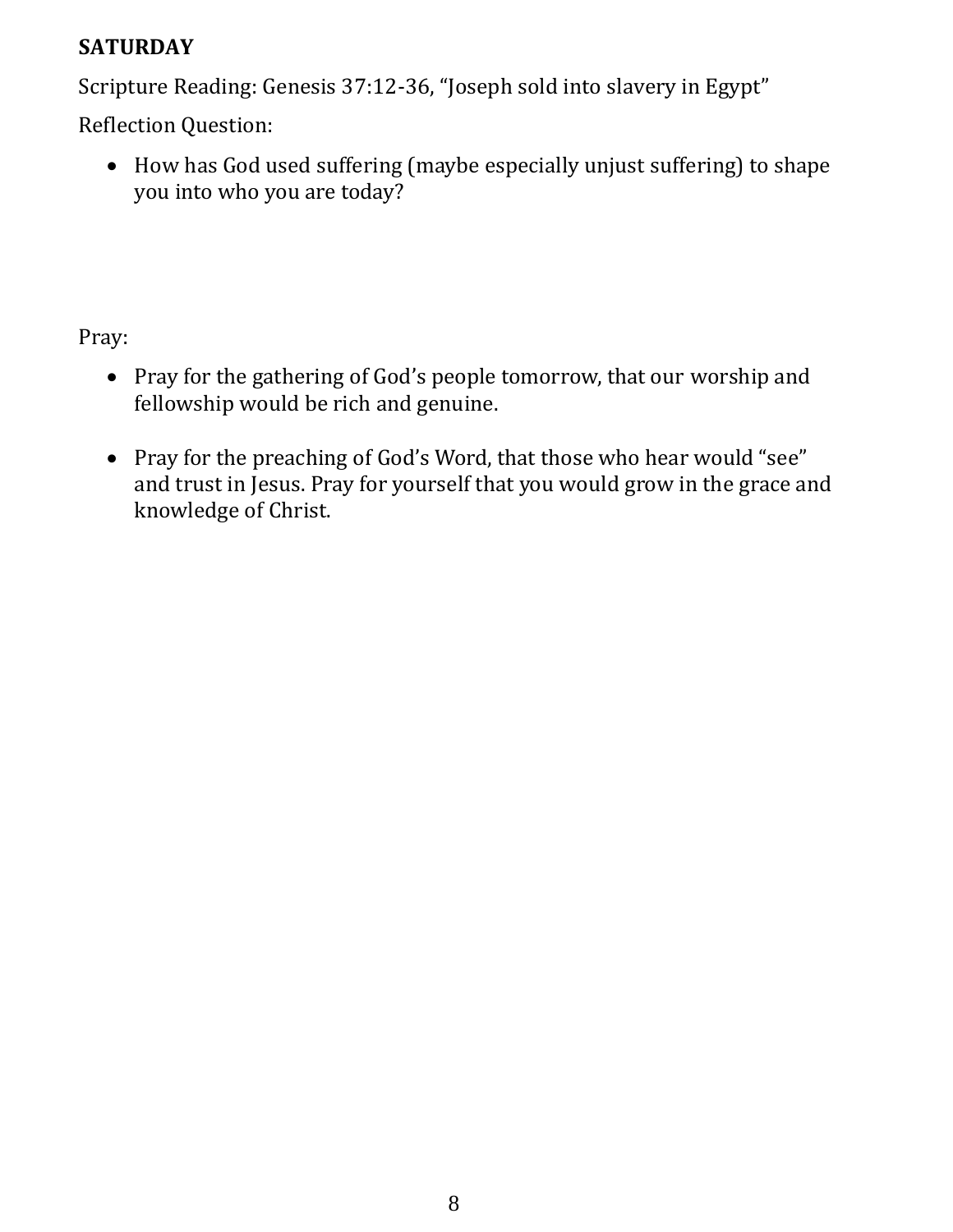# **WEEK OF SEPTEMBER 22**

#### **Memory Verse:**

*But the Lord was with Joseph and showed him steadfast love and gave him favor in the sight of the keeper of the prison.*

*~Genesis 39:21*

#### **MONDAY**

Scripture Reading: Genesis 39:1-6, "God Blesses Joseph in Egypt"

Reflection Questions:

- What were one or two things that stood out to you from yesterday's sermon?
- In light of these things, in what way(s) do you need to change your attitudes or actions today?

Prayer:

- Pray about the areas stated above.
- Pray that the Lord would be "with you" to strengthen you and make you "successful" in your obedience to Him.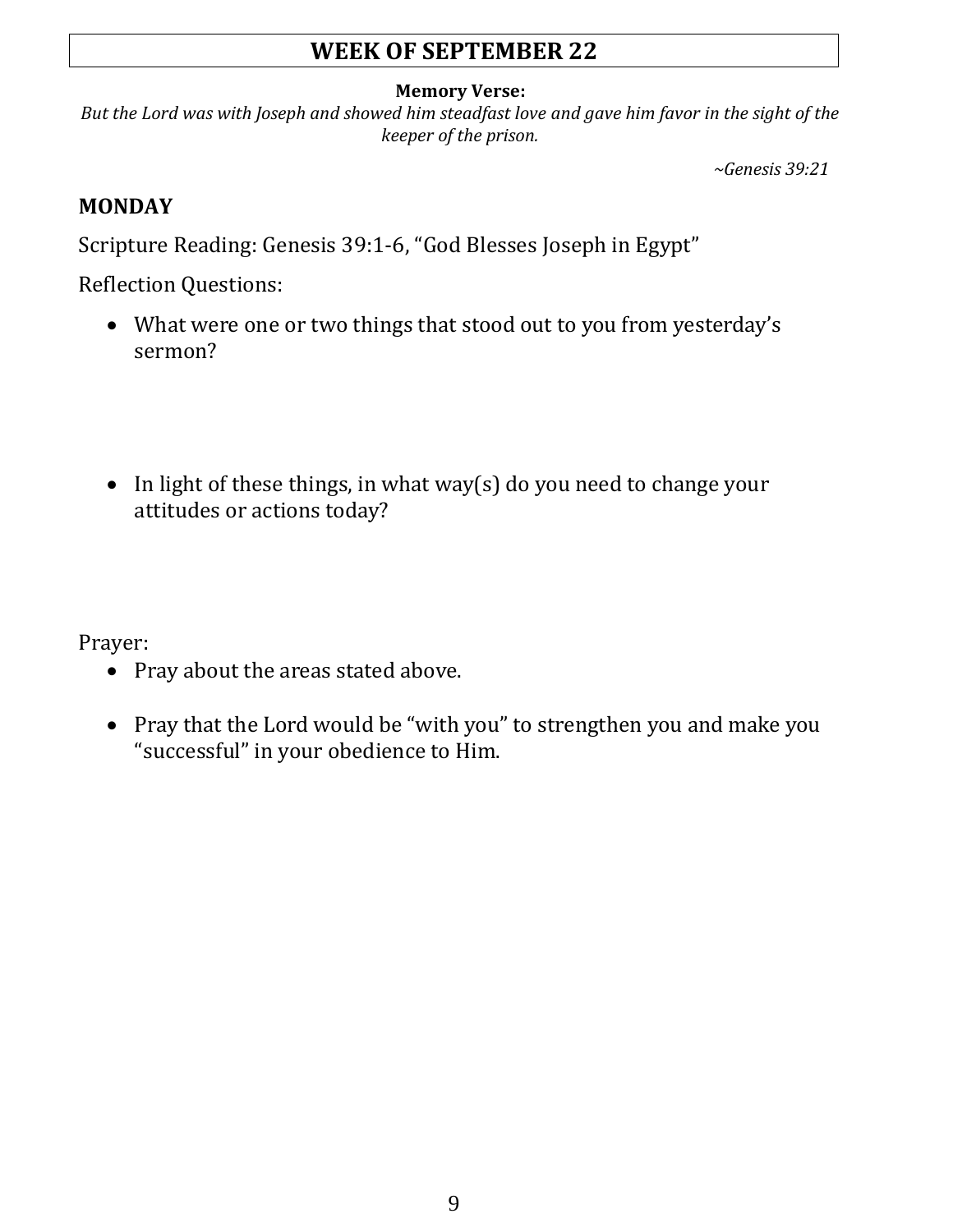#### **WEDNESDAY**

Scripture Reading: Genesis 39:6-18, "Joseph and Potiphar's Wife"

Reflection Questions:

• Joseph remains faithful in spite of Potiphar's wife's temptation. What do you see as the secret to Joseph's faithfulness?

• Joseph is falsely accused. Have you ever been falsely accused? How did you respond?

Prayer:

- Spend some time praising God for His providential care for our lives.
- Spend some time asking God to make you grow in patience, faithfulness, and trust as He guides your life.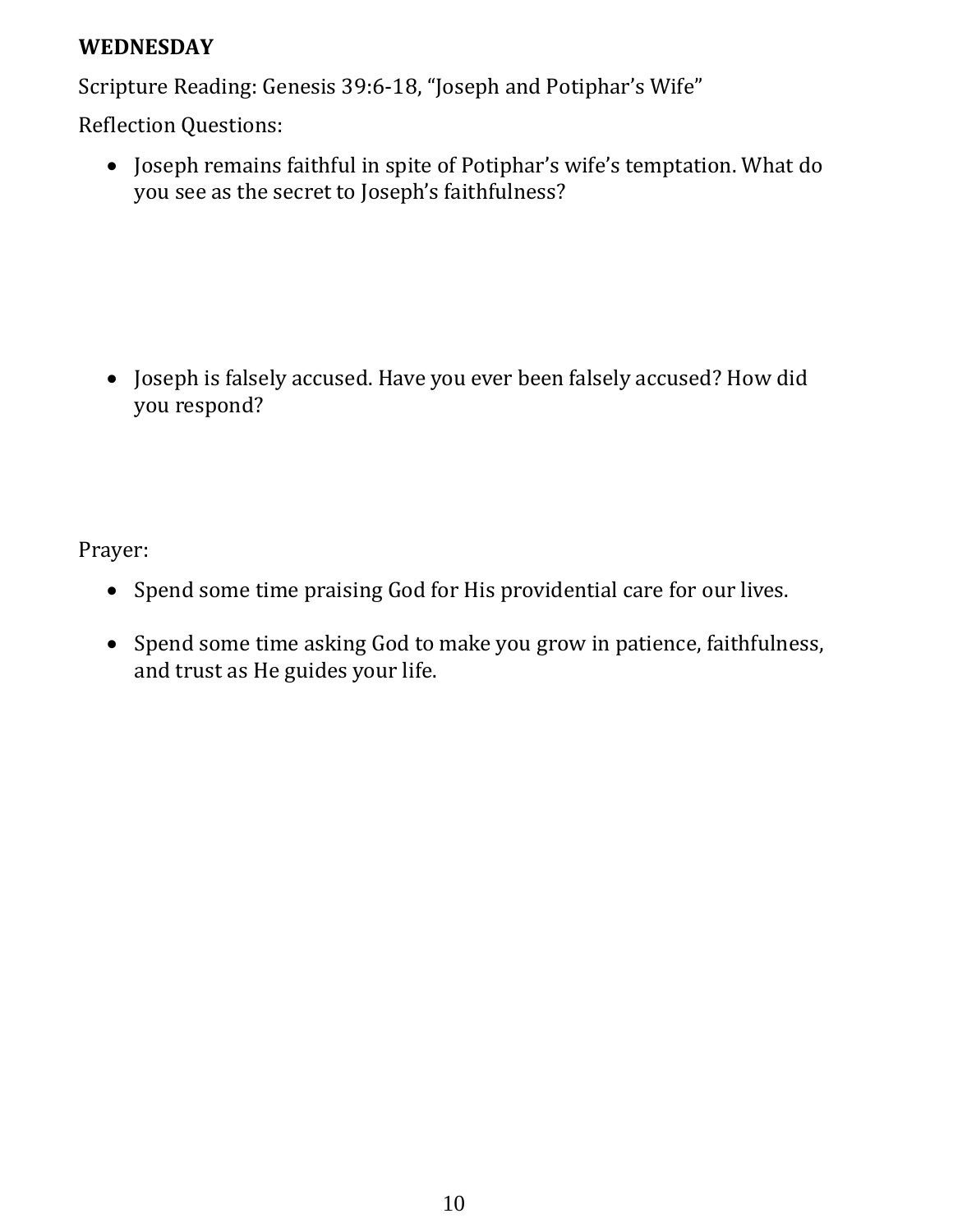## **FRIDAY**

Read: Genesis 39:11-23, "Joseph Unjustly Imprisoned"

Reflection Questions:

- How did Joseph respond to being unjustly imprisoned?
- What was the secret to Joseph's success in the prison? What do you learn about this for your life today?

Pray:

- Pray about a difficult situation that you are facing today.
- Pray with confidence that God would guide you and direct your steps.
- Give thanks for the ways you have seen God provide for you with his grace in the past.

# **SATURDAY**

Scripture Reading: Genesis 39:23

- Pray for the gathering of God's people tomorrow, that our worship and fellowship would be rich and genuine.
- Pray that we would experience God being "with" His people.
- Pray for the preaching of God's Word, that those who hear would "see" and trust in Jesus. Pray for yourself that you would grow in the grace and knowledge of Christ.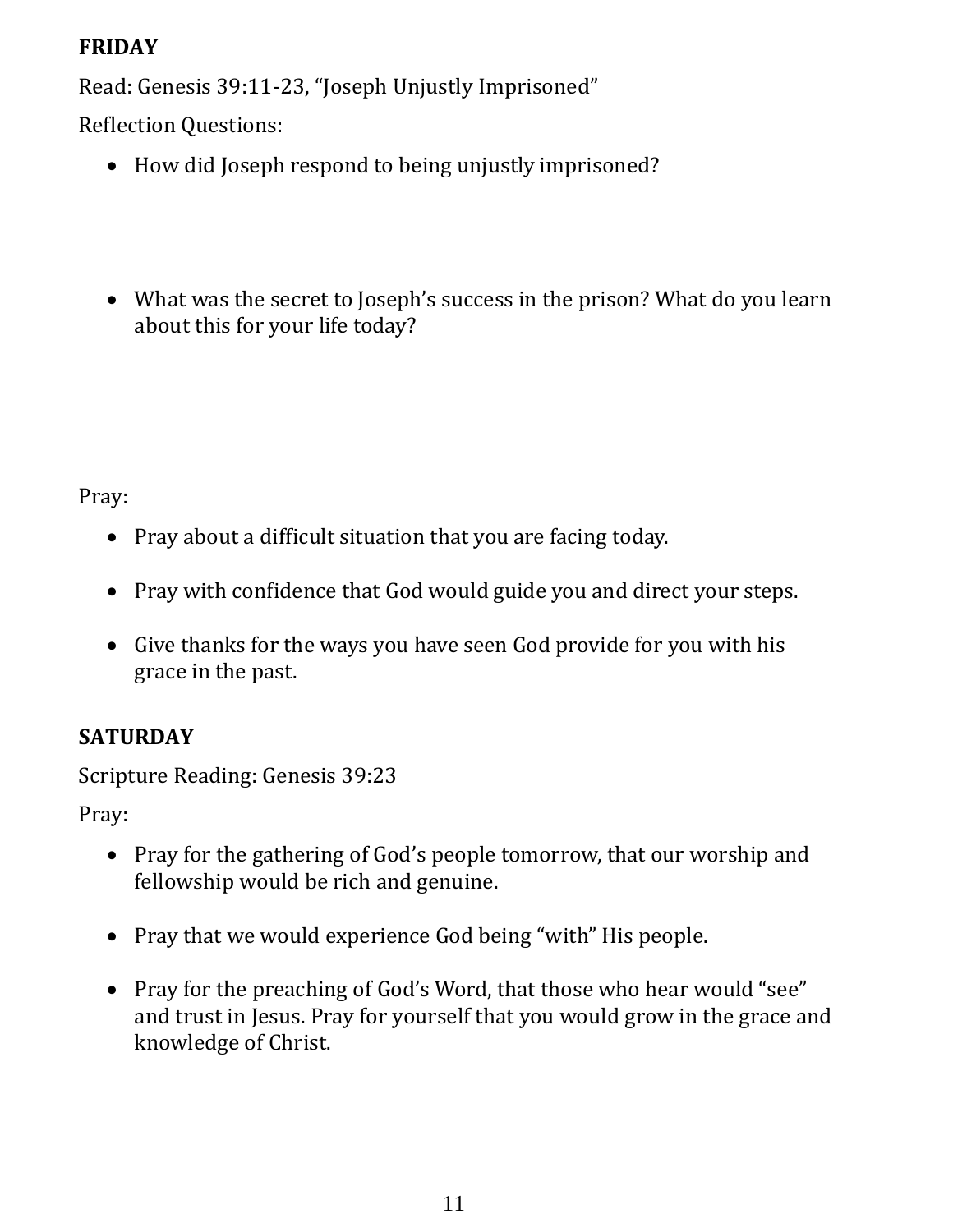# **WEEK OF SEPTEMBER 29**

#### **Memory Verse:**

*The keeper of the prison paid no attention to anything that was in Joseph's charge, because the LORD was with him. And whatever he did, the LORD made it succeed.*

*~Genesis 39:23*

## **MONDAY**

Scripture Reading: Genesis 41:1-8

Reflection Questions:

- What were one or two things that stood out to you from yesterday's sermon?
- In light of these things, in what way(s) do you need to change your attitudes or actions today?

Pray about the areas stated above.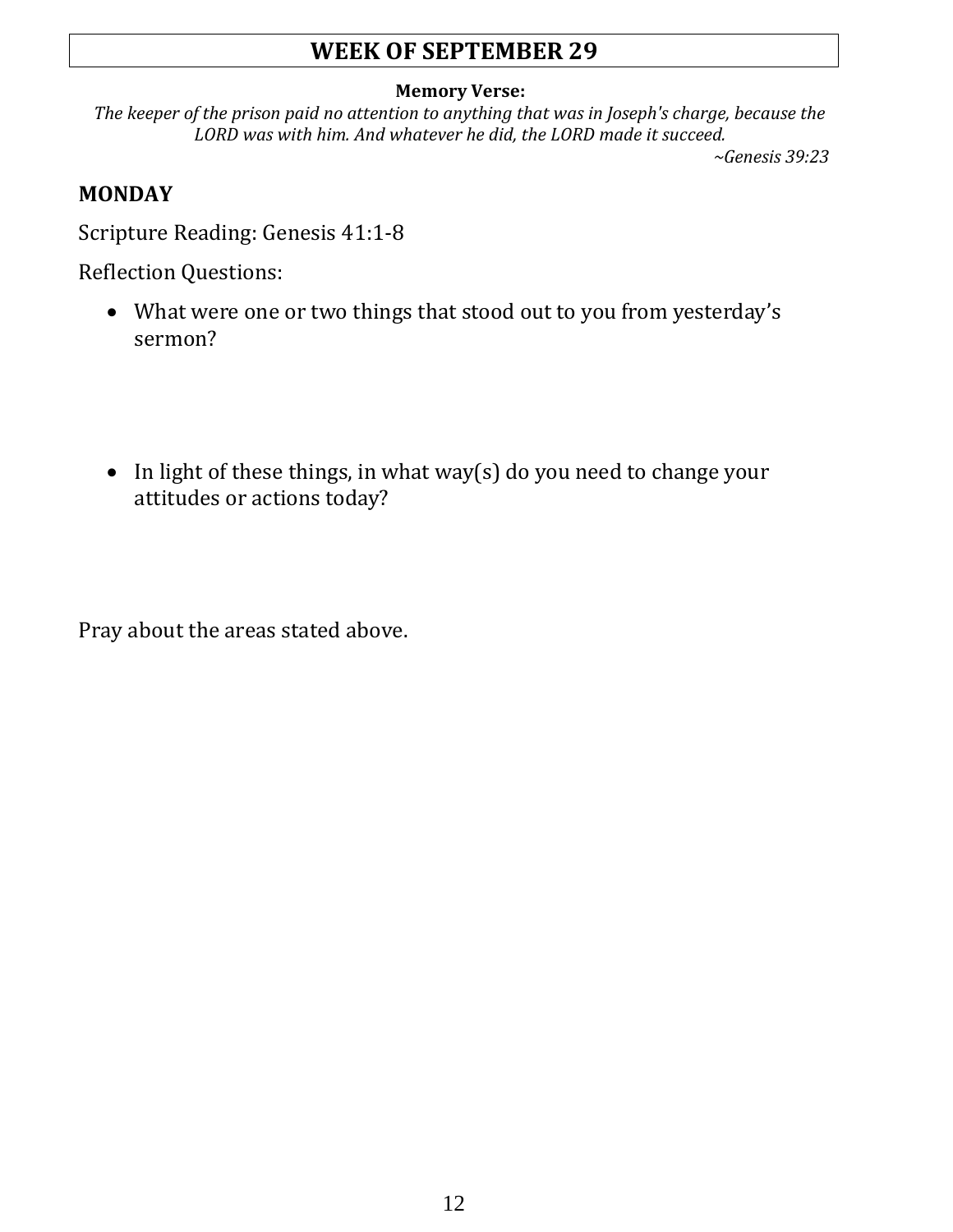## **TUESDAY**

Scripture Reading: Genesis 40:9-23, "The Cupbearer & the Baker"

Reflection Questions:

- What is the meaning of each dream? How do they differ?
- Why do you think God sent the dreams? What can you observe about his timing and intention?

Pray:

- Spend some time praising God for His providential care for our lives.
- Spend some time asking God to make you grow in patience, faithfulness, and trust as He guides your life.

# **WEDNESDAY**

Scripture Reading: Genesis 41:1-24, "Joseph and Pharaoh"

Reflection Questions:

- How do you see God's hand in bringing Joseph to Pharaoh?
- Why did God choose to communicate in dreams? How did this choice impact Pharaoh, the cupbearer, the baker, and Joseph?
- How does Joseph see his role and his ability to interpret dreams?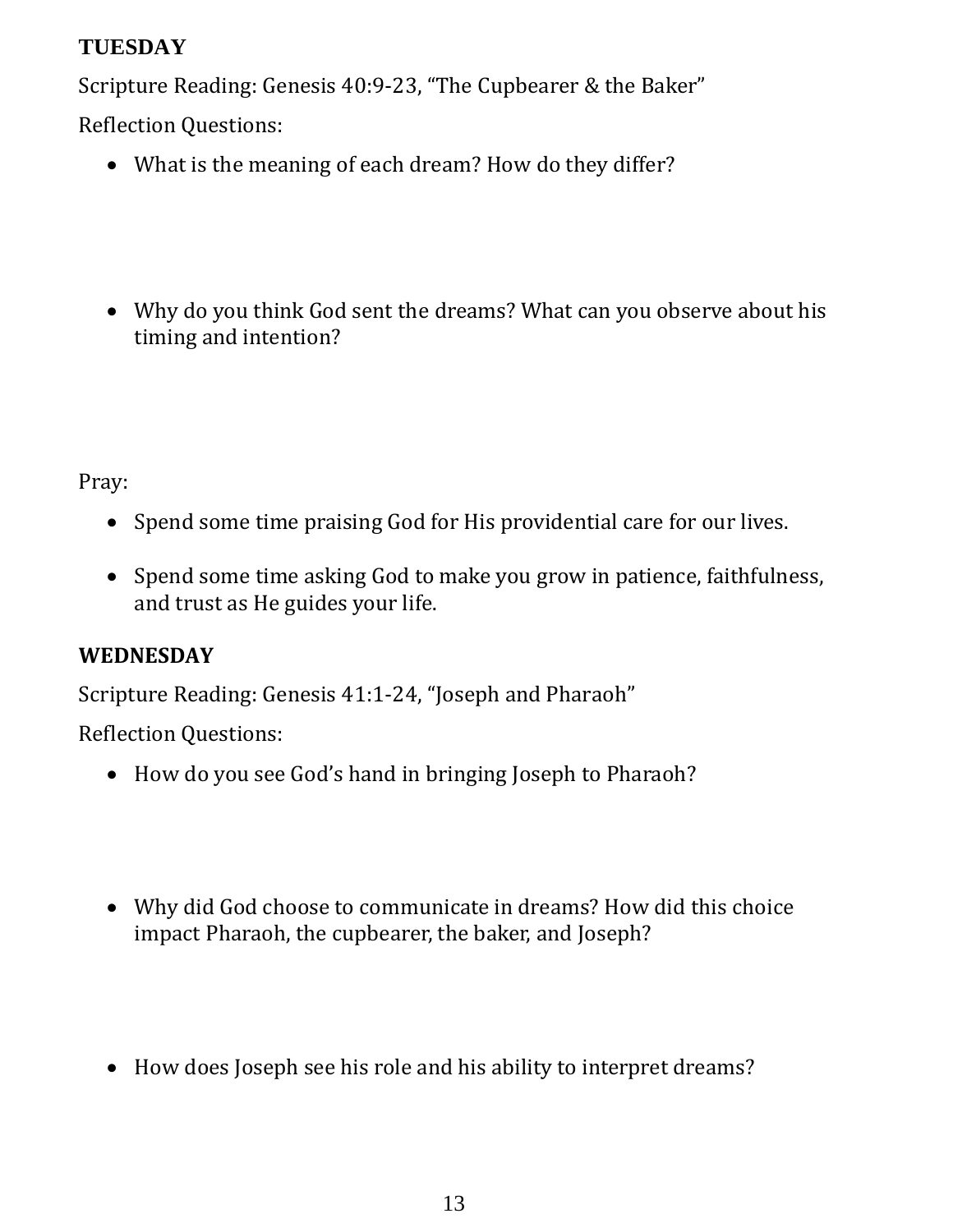Pray:

- Pray that God would give you greater understanding of his word.
- Pray that God would give you opportunities to share the gospel with those around you. Pray for specific people and opportunities.

# **FRIDAY**

Read: Genesis 41:25-45, "Joseph Exalted"

Reflection Questions:

- What does Pharaoh's dream mean? Why does God tell this to Pharaoh?
- How does Pharaoh treat Joseph? Why does he exalt him in this way?

- Pray with confidence that God would guide you and direct your steps.
- Give thanks for the ways you have seen God provide for you and intervene with his grace.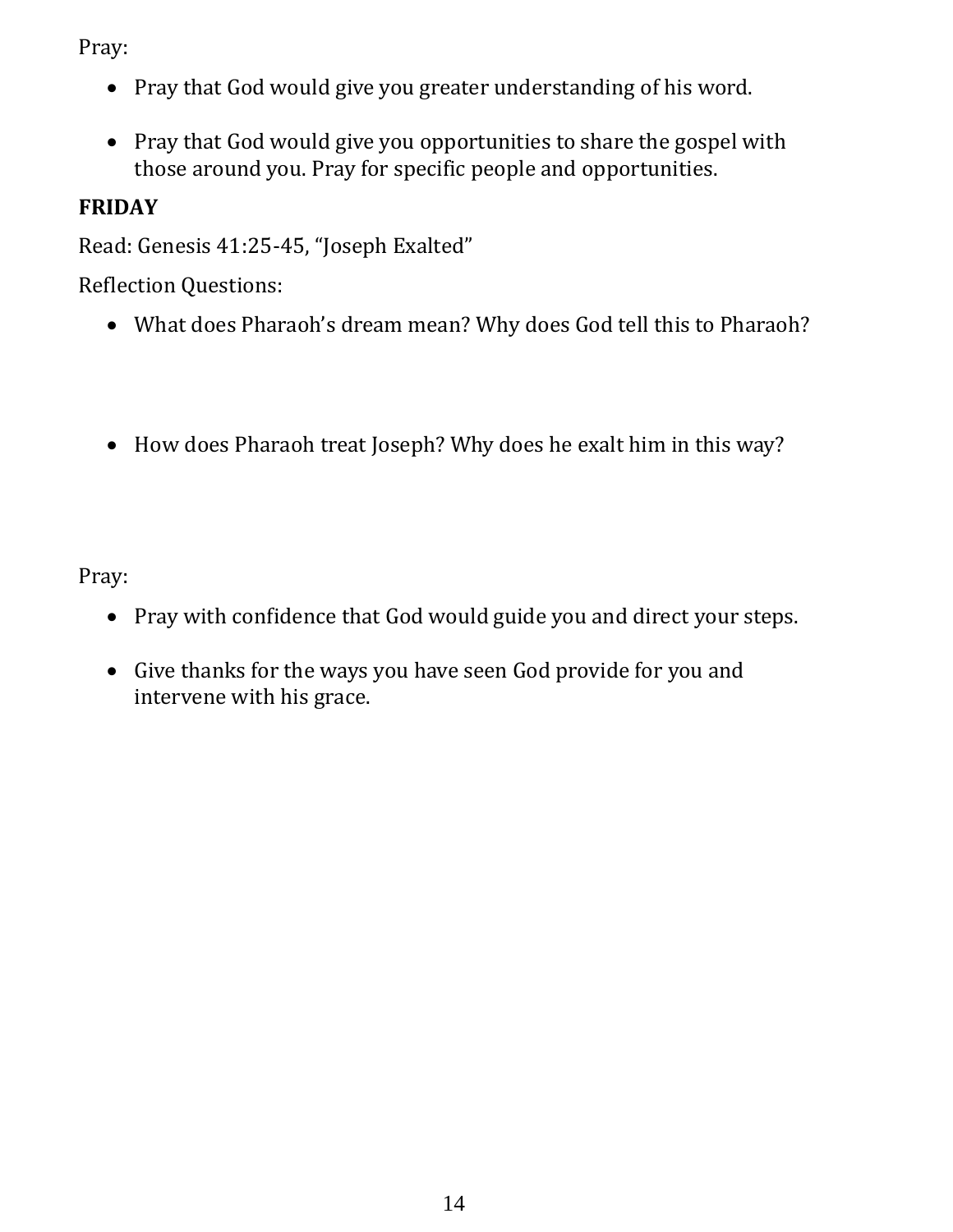## **SATURDAY**

Scripture Reading: Genesis 41:46-57

Reflection Questions:

- How does God bless Joseph in this period of his life? How does Joseph respond?
- How does God bless Egypt and the nations?

- Pray for the gathering of God's people tomorrow, that our worship and fellowship would be rich and genuine.
- Pray for the preaching of God's Word, that those who hear would "see" and trust in Jesus. Pray for yourself that you would grow in the grace and knowledge of Christ.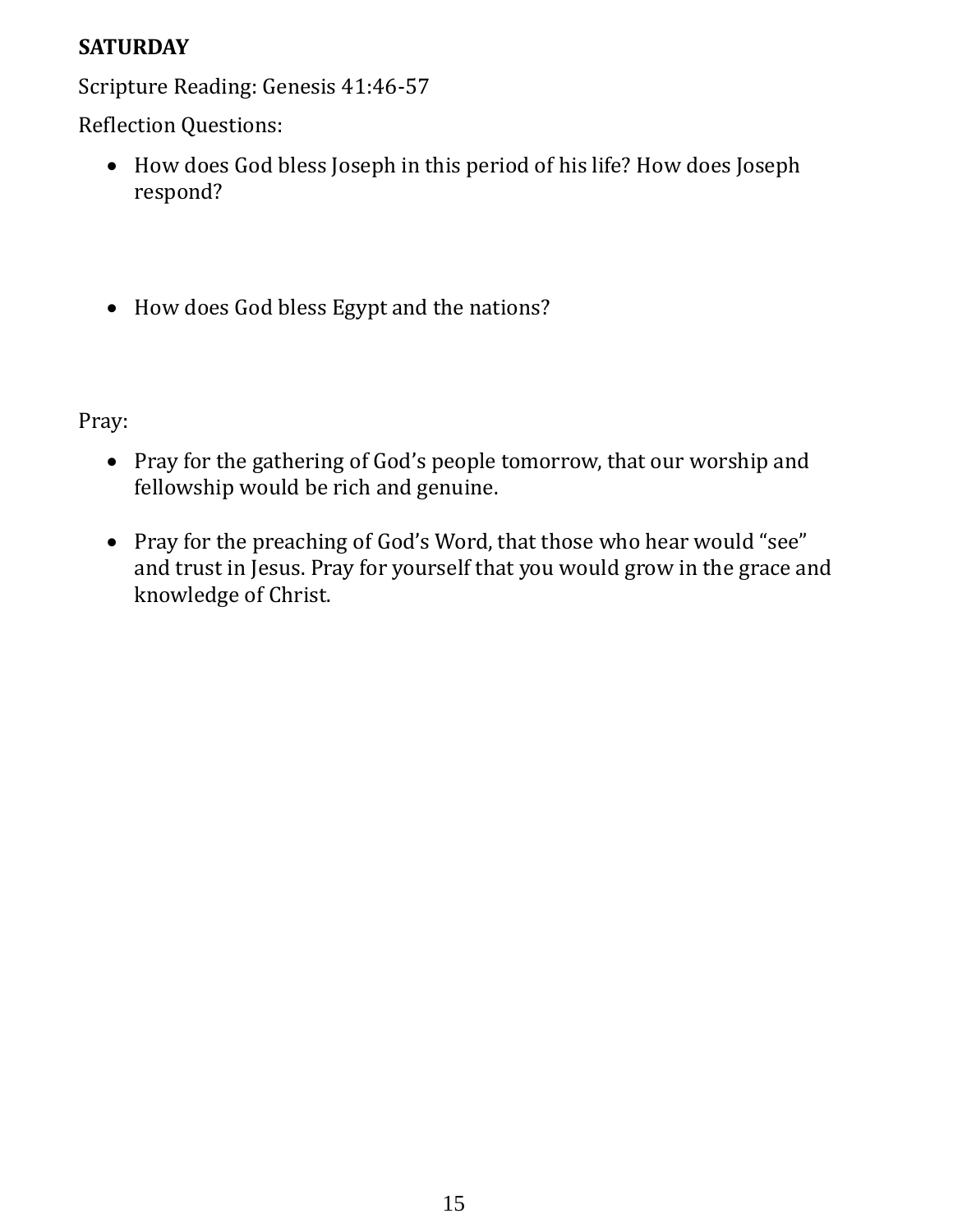# **WEEK OF OCTOBER 6**

#### *Memory Verse:*

*"May God Almighty grant you mercy before the man, and may he send back your other brother and Benjamin. And as for me, if I am bereaved of my children, I am bereaved."*

*~ Genesis 43:14*

### **MONDAY:**

Scripture Reading: Genesis 42

Reflection Questions:

- When things seemed to go against them, the brothers said to one another, *"Surely we are being punished because of our brother" (v. 21*) and their father Jacob said, *"Everything is against me!" (v. 36).* When you face difficulties of your own, brought about by your own hand or otherwise, do you tend to assume (like them) that you are being punished for your sin, or that God is generally making your life miserable? How so?
- In what ways does the Gospel interrupt that interior narrative and speak a better word over our troubles with sin and sorrow?

- If there's known sin in your life (past or present) that leaves you feeling condemned or cursed, take sometime to confess those sins to God now.
- Thank God for the forgiveness that He freely and graciously offers you because of the life and work of Jesus on your behalf.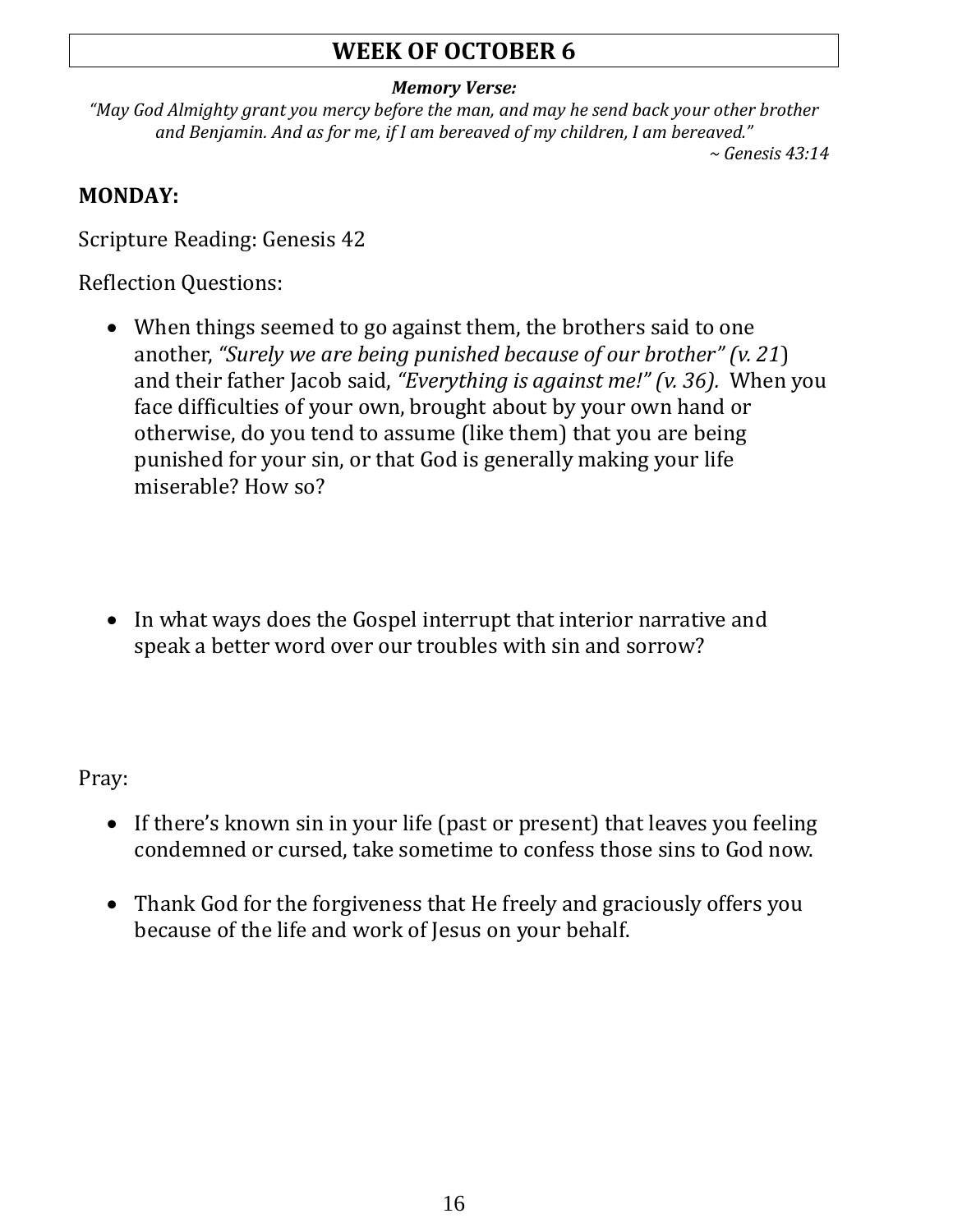### **WEDNESDAY:**

Scripture Reading: Genesis 43:1-14

Reflection Questions:

A good deal of time seems to have passed before Jacob finally entrusts himself and his family to the mercy and providence of God, and allows things to move forward (v. 14).

- In what areas of your life do you struggle to entrust yourself or others to the goodness and care of God?
- In what ways do these fears tend to hold you back, and what might it look like for you to move forward?

Pray:

• Spend some time quietly considering and praying about these things.

# **FRIDAY:**

Scripture Reading: Genesis 43:15-23

Reflection Questions:

At the very moment when the brothers assume that the very worst is coming to pass in their lives, Joseph says to them, *"Do not be afraid…"* and then assures them that God is for them and has abundantly cared for them.

• Can you think of a time in your own life when God abundantly cared for you when you were assuming the very worst was coming about? What happened?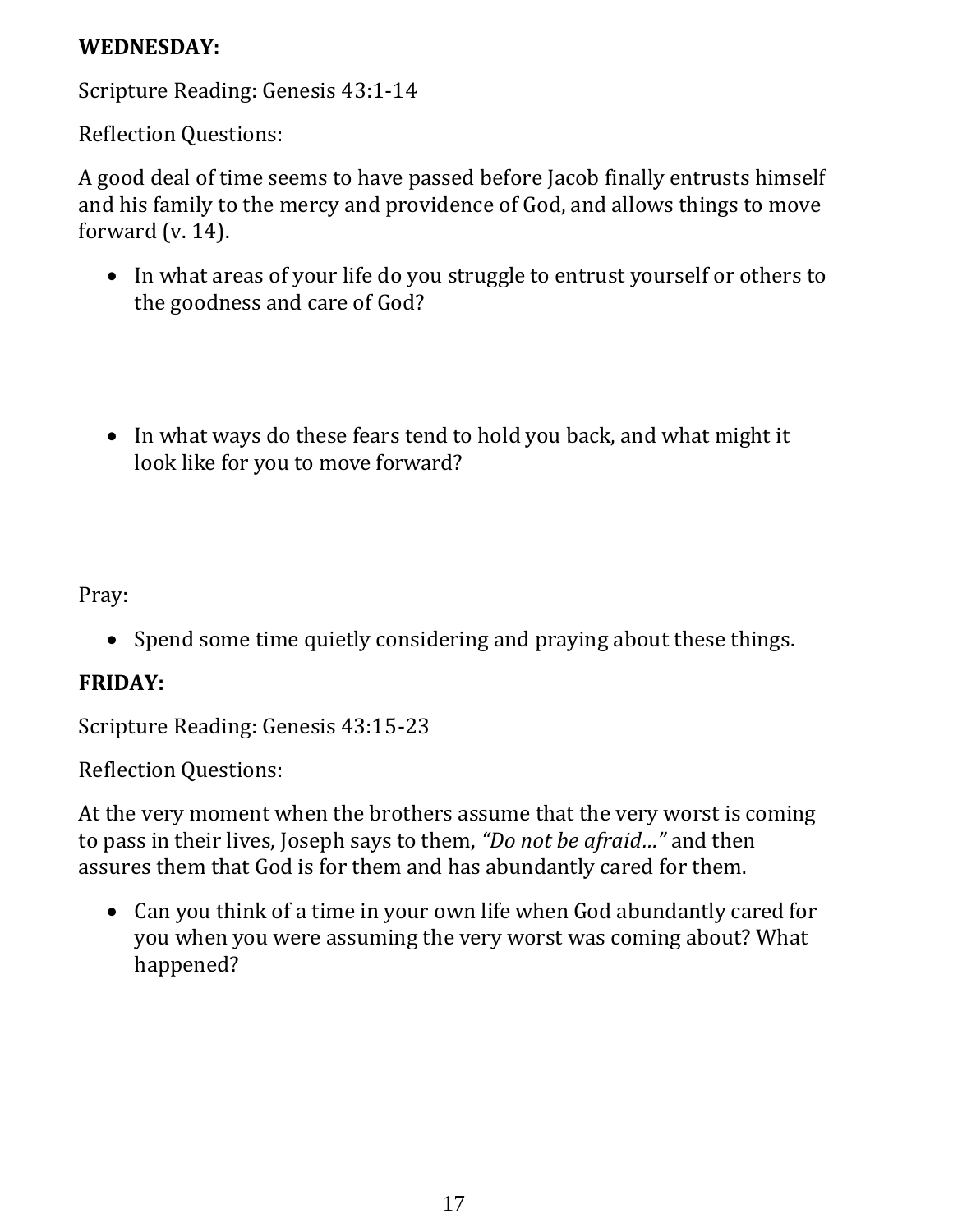• Similarly, how might the Gospel provide us with the very same counteractive power ("Do not be afraid!") in the face of our current fears and concerns?

Pray:

- As you consider your own current fears or concerns, take some time to meditate upon and give thanks for the unchanging faithfulness of God.
- Take some time to pray for a friend who you know is struggling with fear and anxiety.

# **SATURDAY:**

Scripture Reading: Genesis 43:24-34

- Pray for the gathering of God's people tomorrow, that our worship and fellowship would be rich and genuine.
- Pray for the preaching of God's Word, that those who hear would recognize the goodness and care of God shown to us in Christ. Pray for yourself that you would grow in the grace and knowledge of Him.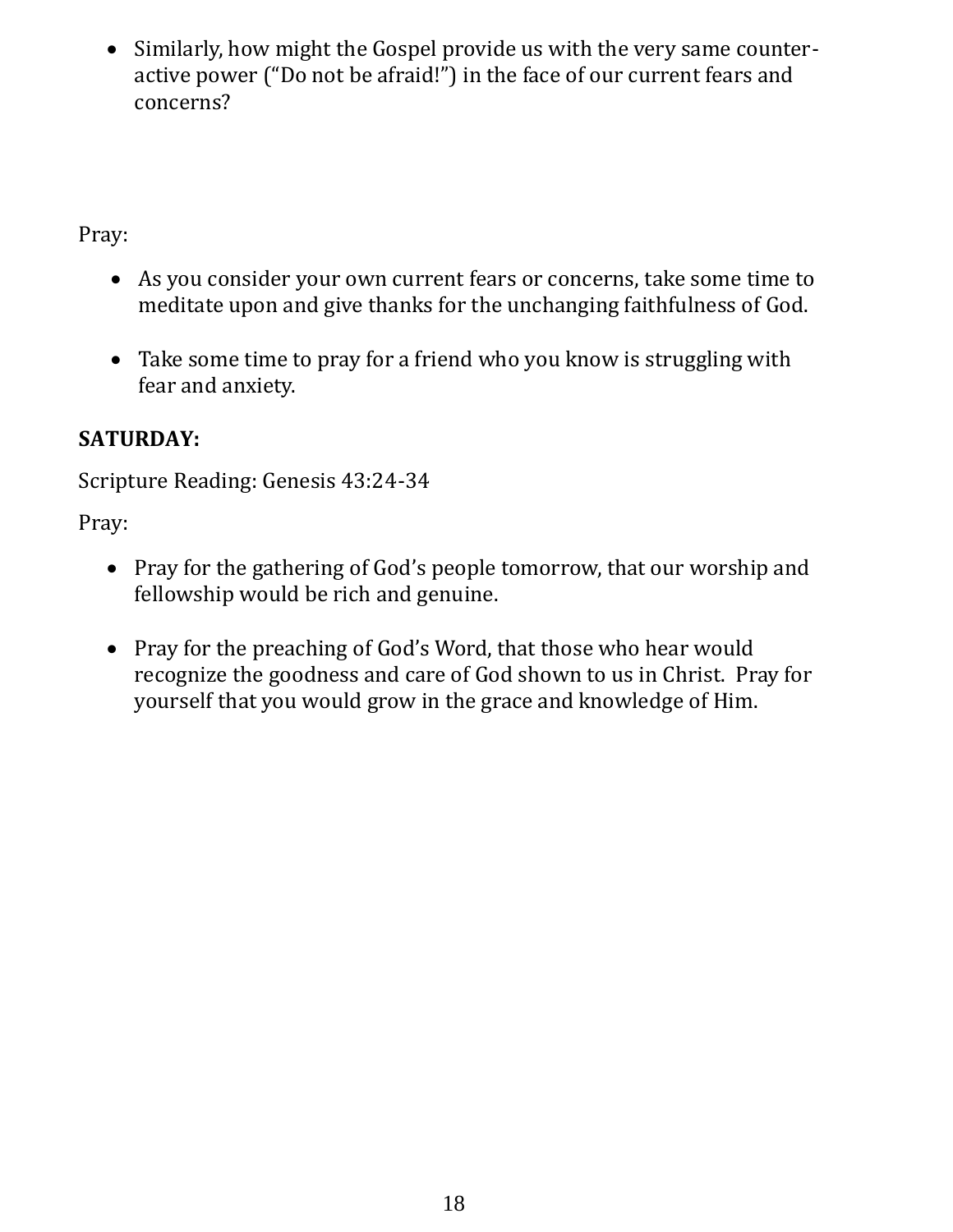# **WEEK OF OCTOBER 13**

#### **Memory Verse:**

*"And now do not be distressed or angry with yourselves because you sold me here, for God sent me before you to preserve life."*

*~Genesis 45:5*

#### **MONDAY**

Scripture Reading: Genesis 44:1-17, "Joseph Sets Up His brothers"

Reflection Questions:

- What were one or two things that stood out to you from yesterday's sermon?
- In light of these things, in what way(s) do you need to change your attitudes or actions today?

Pray about the areas stated above.

### **WEDNESDAY**

Scripture Reading: Genesis 44:14-34, "Judah Intervenes"

Reflection Questions:

- Joseph has set up his brothers. Why do you think he is doing this?
- What does Judah's intervention tell you about the kind of person Judah is? How does this remind us of Christ?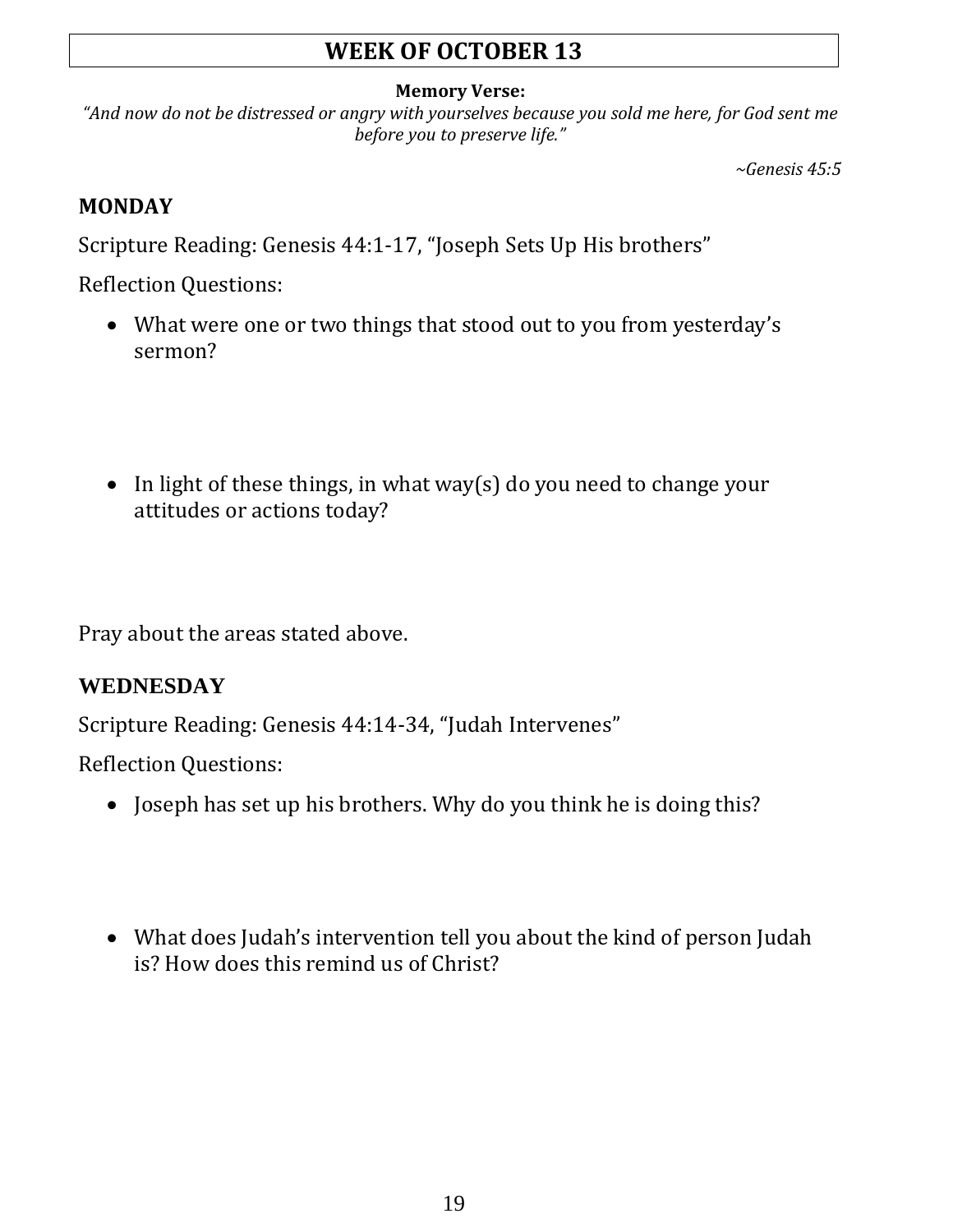Pray:

- Spend some time praising God for His sovereignty over our lives.
- Pray that God would give you sensitivity to the needs/perspectives of others in your life. Pray that God would God would give you opportunity to care for them.

# **FRIDAY**

Scripture Reading: Genesis 45:1-24, "Joseph Reveals His Identity"

Reflection Questions:

- Why do you think Joseph can no longer control himself? What finally drove him to reveal his identity?
- How does it appear that Joseph's brothers responded to Joseph revealing his identity?
- What does Joseph say in response to his brothers' response?
- What does this scene teach us about the nature of repentance (i.e. being broken over our sin)?

- Pray that God would expose sin and self-deception in your life and give you the grace to face it and turn from it.
- Pray that God would show you, in deeper ways, both how the gospel humbles us and exalts us.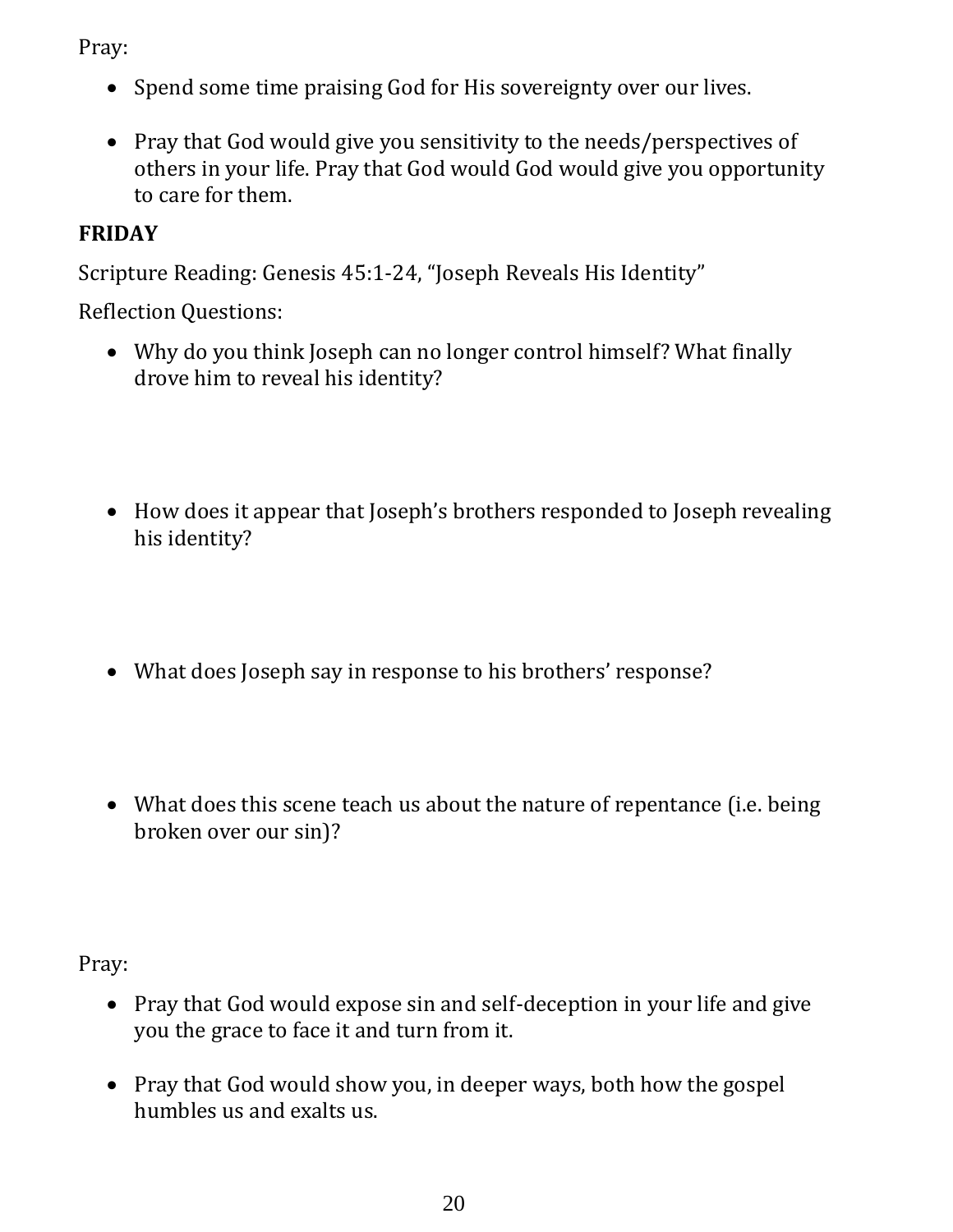## **SATURDAY**

Scripture Reading: Genesis 45:21-28, "Joseph's Brothers Go Back to Jacob" Reflection Question:

• How did Jacob respond to the news that Joseph is still alive?

- Pray for the gathering of God's people tomorrow, that our worship and fellowship would be rich and genuine.
- Pray for the preaching of God's Word, that God would work a spirit of repentance in all who hear.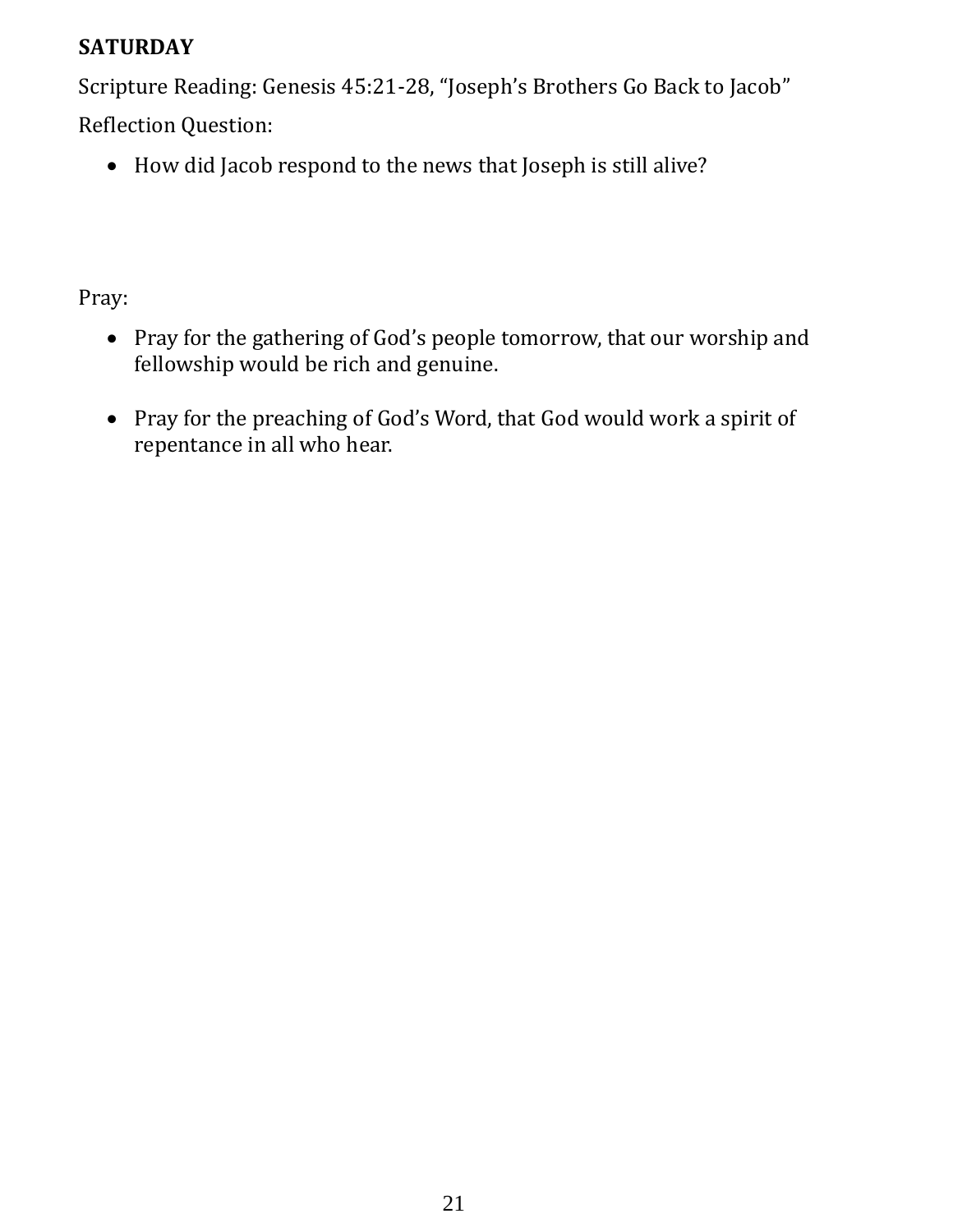## **WEEK OF OCTOBER 20**

#### **Memory Verse:**

*Then he said, "I am God, the God of your father. Do not be afraid to go down to Egypt, for there I will make you into a great nation. I myself will go down with you to Egypt, and I will also bring you up again, and Joseph's hand shall close your eyes."*

*~Genesis 46:3-4*

### **MONDAY**

Scripture Reading: Genesis 46:1-27, "Jacob's Family Moves"

Reflection Questions:

- What are Jacob's greatest concerns? How does God guide and reassure Jacob?
- What is Jacob's family like now? Why are we told about the numbers and relationships of the people going down to Egypt?

- Spend some time sharing your concerns and anxieties with God.
- Spend some time praying for the needs and concerns of the family of God.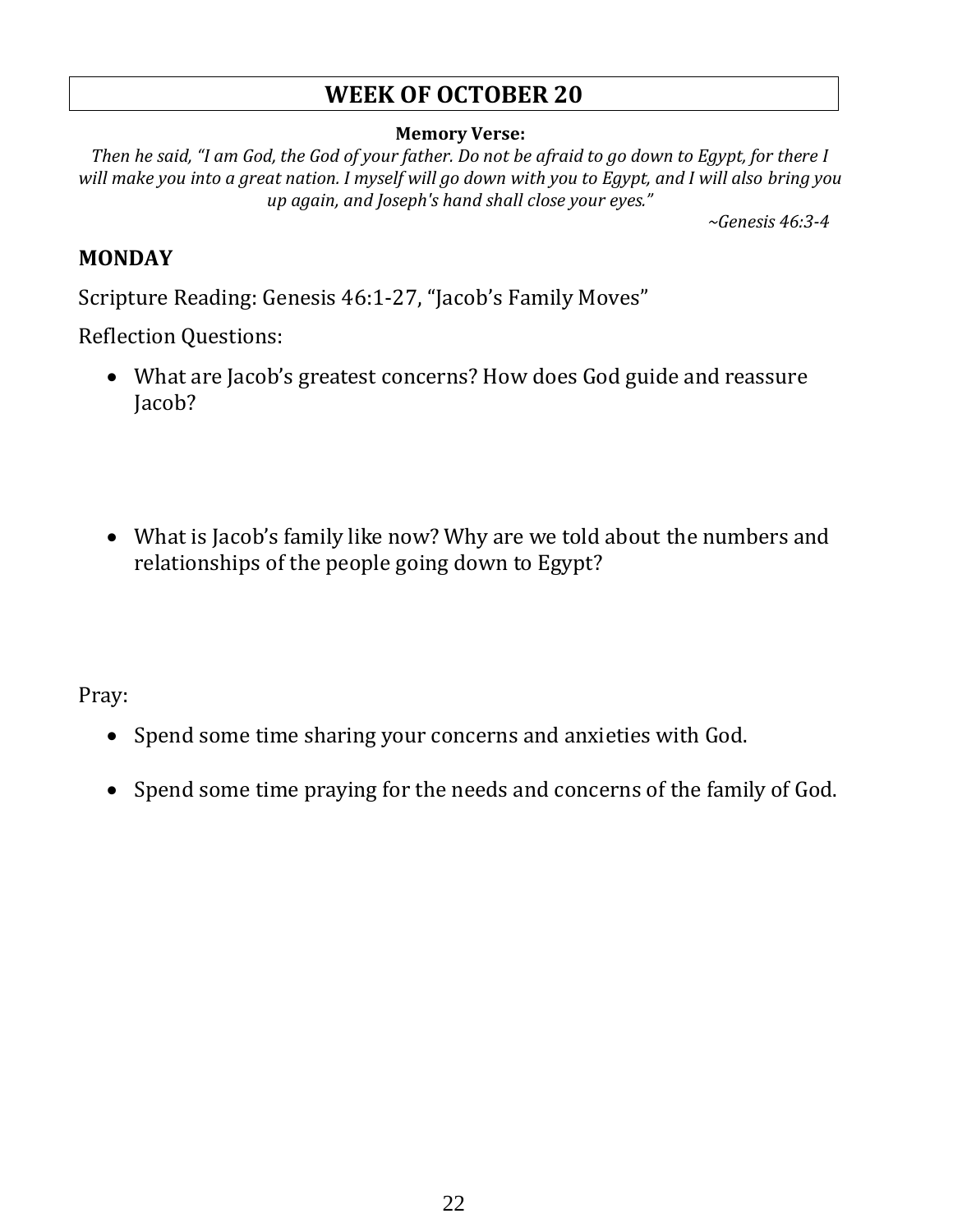#### **WEDNESDAY**

Scripture Reading: Genesis 46:28-47:6, "Jacob Arrives in Egypt"

Reflection Questions:

- In what ways do Judah and Joseph act as leaders for the people?
- How is Jacob welcomed to Egypt? What prevents his family from being folded into the Egyptian people, so that they remain a separate people?

Pray:

- Pray for the people God has placed in your care.
- Pray the leadership of the church as they care for the family of God.

# **FRIDAY**

Read: Genesis 47:7-26, "Famine and Provision"

Reflection Question:

- How severe was the famine when it came? How did God provide for the people affected by the famine?
- What was Joseph's role in providing for the people?
- How did things change for Pharaoh and the people of Egypt in the course of the famine?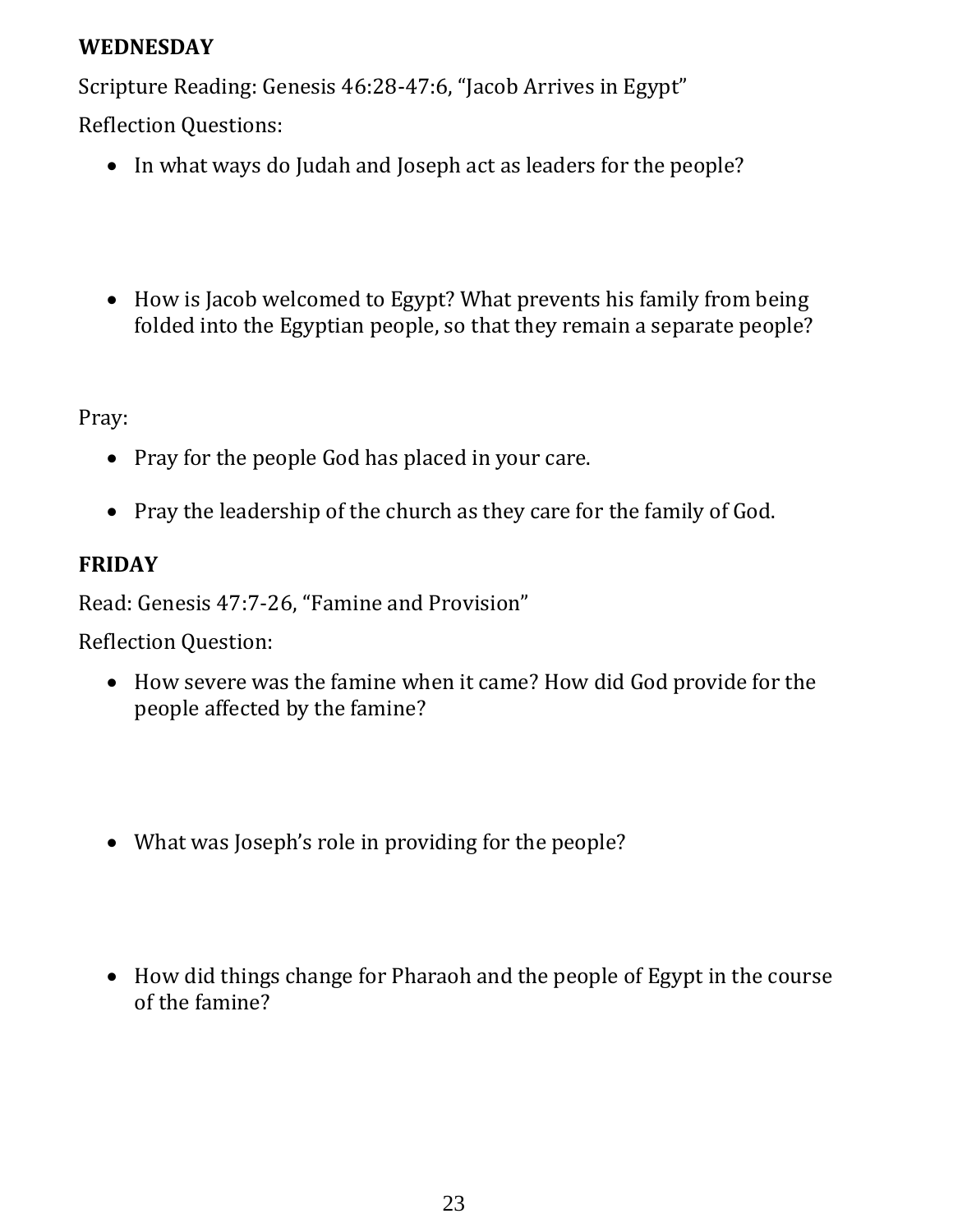Pray:

- Pray that God would prepare you and his people for seasons of hardship.
- Pray that God would enable you to care for those who are suffering in your community.

# **SATURDAY**

Scripture Reading: Genesis 47:27-31

Reflection Questions:

- How do the people fare in Egypt? Was this a good move for them?
- What does Jacob ask Joseph for as he nears the end of his life? Why do you think he requires this?

- Pray for the gathering of God's people tomorrow, that our worship and fellowship would be rich and genuine.
- Pray for the preaching of God's Word, that those who hear would "see" and trust in Jesus. Pray for yourself that you would grow in the grace and knowledge of Christ.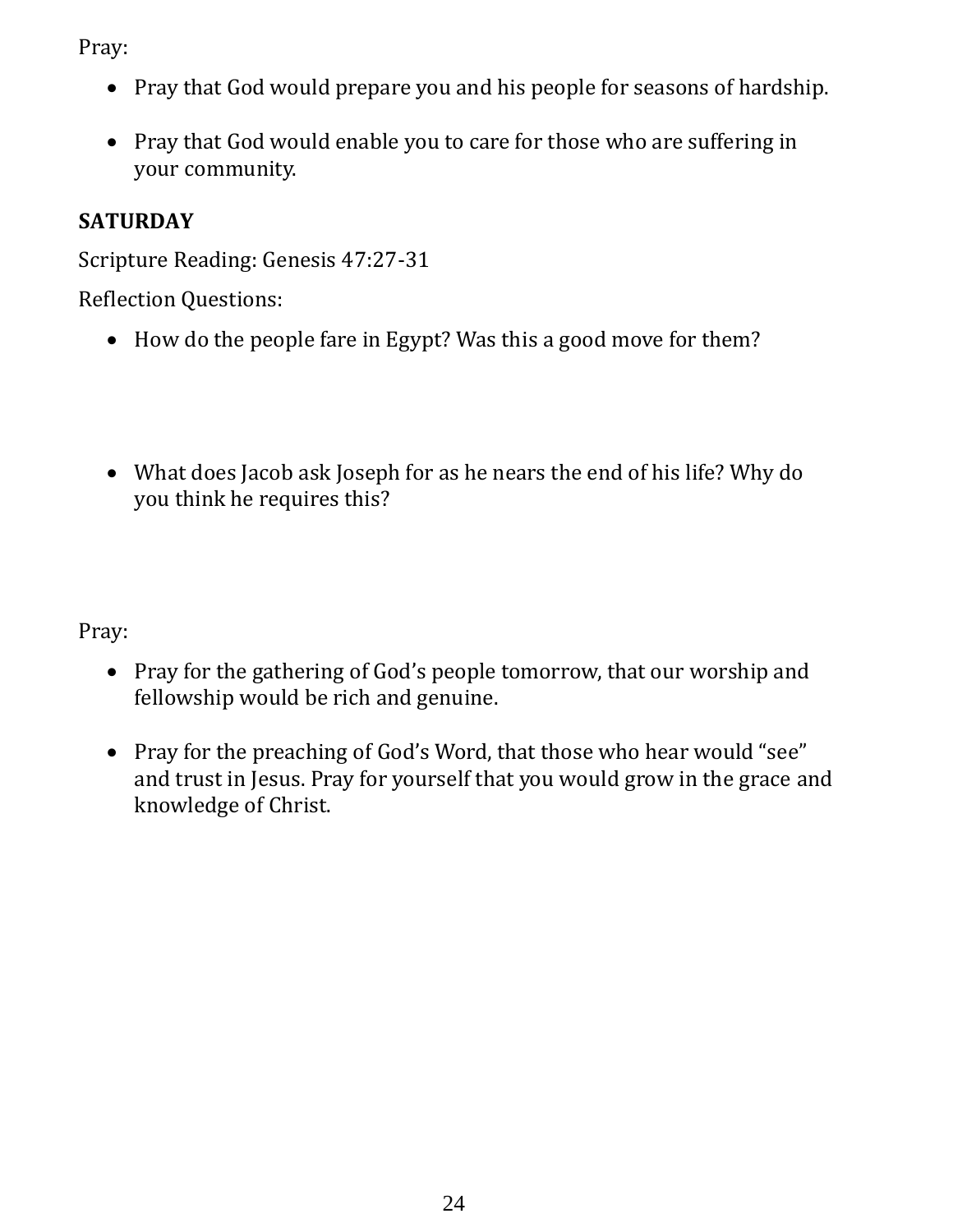# **WEEK OF OCTOBER 27**

#### *Memory Verse:*

*Blessed be the God and Father of our Lord Jesus Christ! According to his great mercy, he has caused us to be born again to a living hope through the resurrection of Jesus Christ from the dead, to an inheritance that is imperishable, undefiled, and unfading, kept in heaven for you, who by God's power are being guarded through faith for a salvation ready to be revealed in the last time.*

*~1 Peter 1:3-5*

#### **MONDAY:**

Scripture Reading: Genesis 46:1-7, 26-34; 47:1-31

Reflection Questions:

- Take time to reflect on two or three things stood out to you from yesterday's sermon.
- How does these things reorient you today?
- What practical steps might you take to respond to what God is saying?

Pray about the areas stated above.

#### **WEDNESDAY:**

Scripture Reading: Genesis 48:1-13

Reflection Questions:

• Try to picture how intense the emotions would be for Jacob and Joseph in this scene. What might they be feeling as Jacob's time is coming to an end?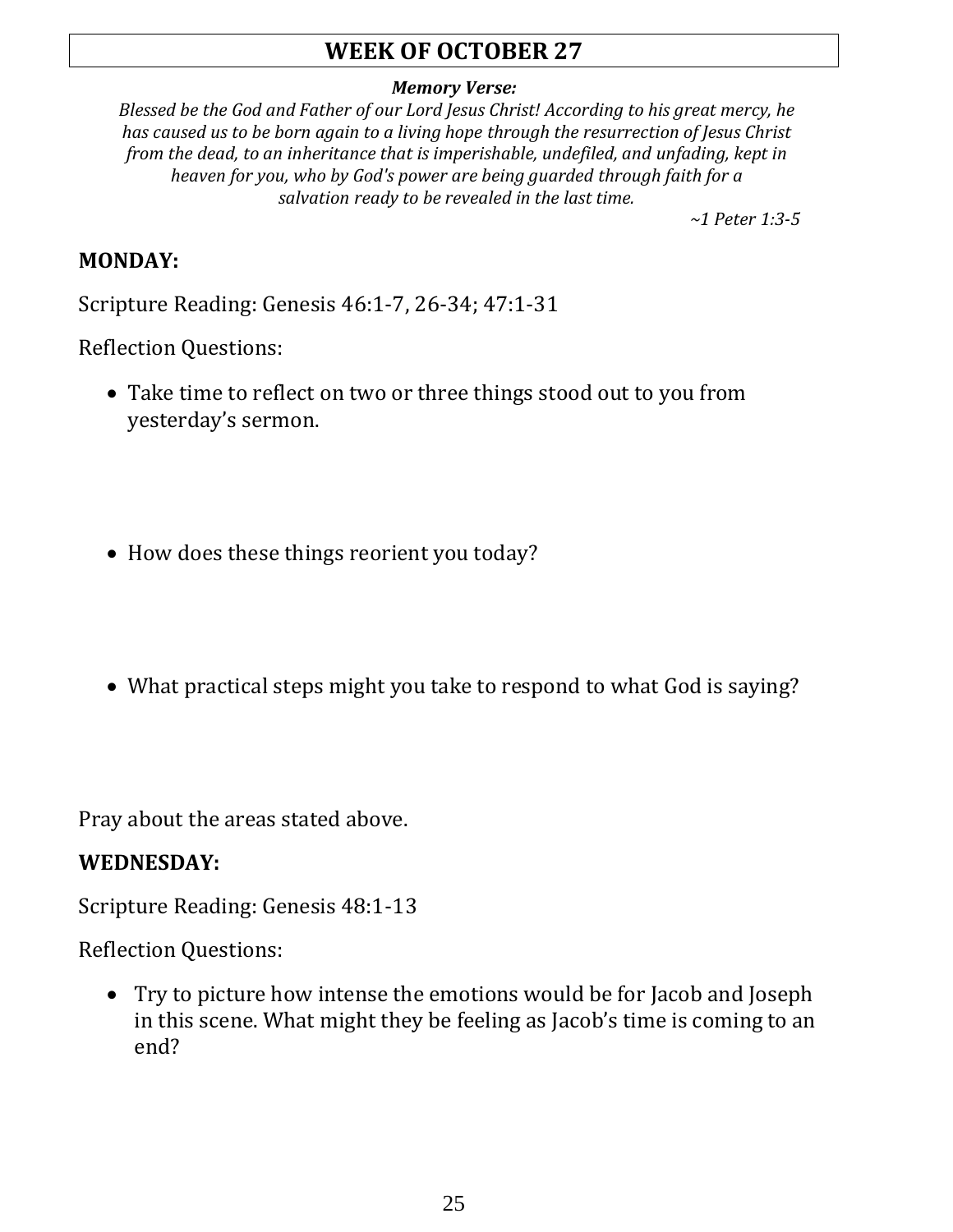- The teacher in Ecclesiastes, says that it is better to go to the house of mourning than the house of feasting because greater wisdom is found there. As you contemplate the weight of this moment between Joseph and his father, how might God be calling you to reorder your priorities?
- The love and affection between Jacob and Joseph is palpable in this scene after so many years apart. Spend some time picturing what it will be like for you to finally be united with your Savior, who was separated from His Father for you.

Prayer:

- Confess any ways that you've prioritized things in life that don't really have eternal significance. Ask for God's grace to reorder your heart's desires.
- Confess any ways that you've become lukewarm in your affections towards Jesus (Revelation 3:16). Ask for His forgiveness and spend some time meditating on and responding to God in light of what He's undergone to reconcile you to Himself.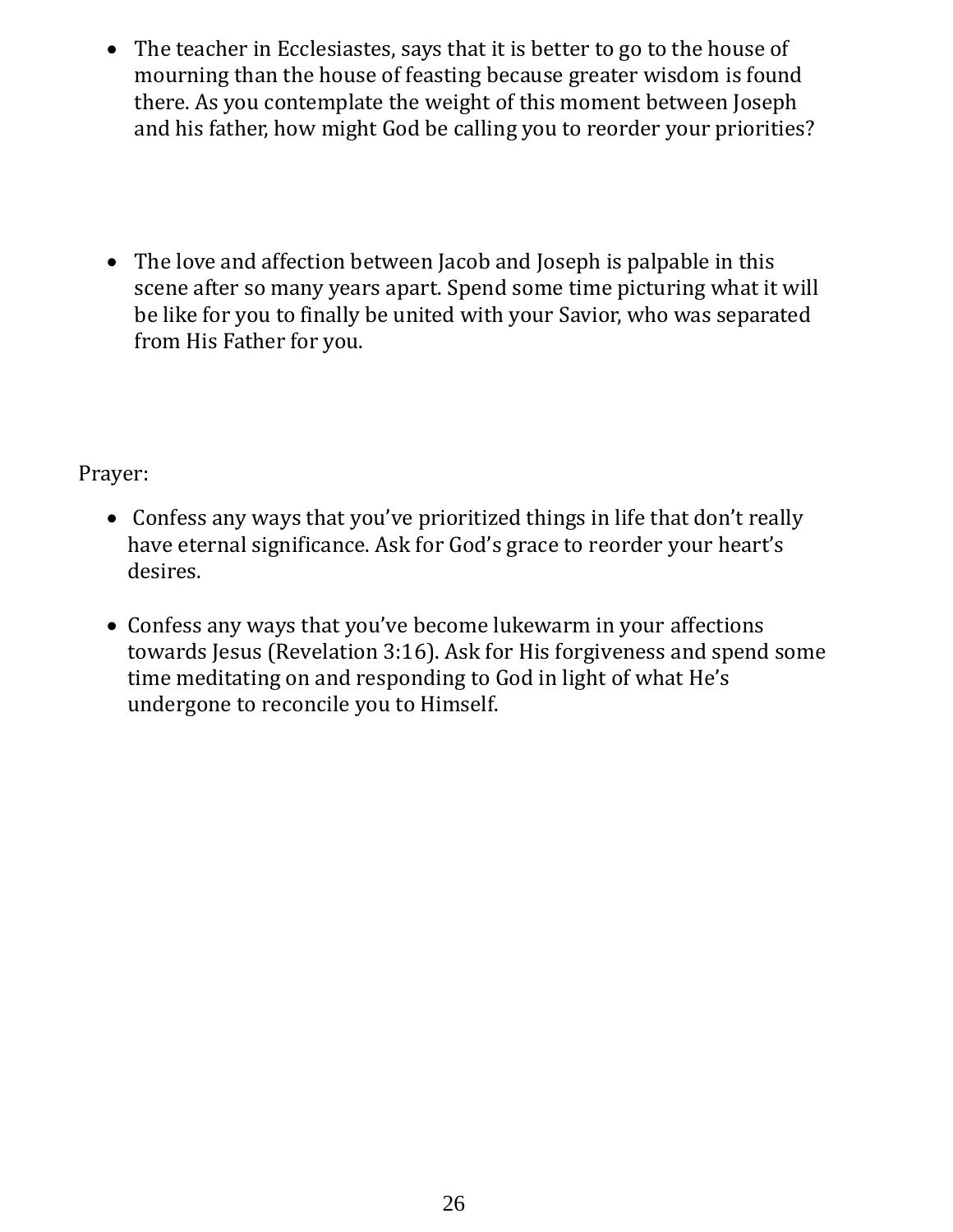#### **FRIDAY:**

Scripture Reading: Genesis 48:11-22, 1 Peter 1:3-5

Reflection Questions:

- In the time in which this story takes place it was customary for the firstborn son to receive a double-blessing. Who gets Israel's blessing in this section?
- Why do you think there is a theme in the Bible of God blessing those who don't have the societal status? How does that give you hope?
- Are there any people that you might be overlooking in your life because you are too focused on outward appearance or status? Who might God be calling you to move towards because they matter in His kingdom?
- What kind of parallels are there between how God blesses Jacob and how he blesses Ephraim and Manasseh?
- Look at 1 Peter 1:4. What kind of inheritance do we have in Christ? How does this enable us to liquidate what we've been entrusted with on earth for the sake of God's kingdom?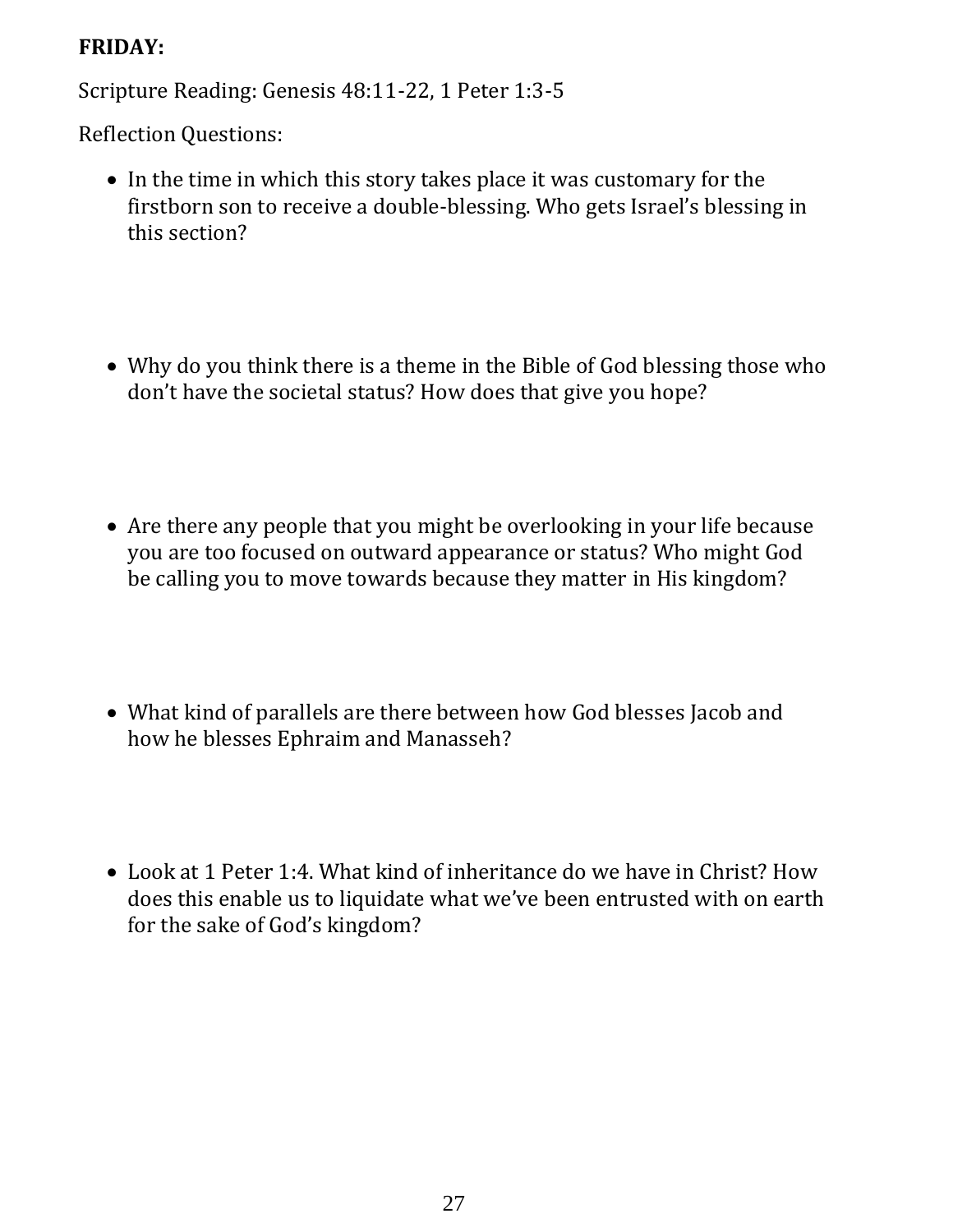Prayer:

- Confess any ways you have been preferential in your treatment towards people.
- Pray for anyone who has come to mind from the above questions and about how you might be a means of God's grace in their lives.
- Ask God for wisdom to know how you might use the ways that He has blessed you to be a blessing to others for the sake of His kingdom.

# **SATURDAY:**

Scripture Reading: Genesis 48:1-22

Prayer:

- Pray that when we gather together tomorrow, our worship and fellowship will be deep and real.
- Pray that God would bring His word tomorrow with power and conviction as it is preached. Pray that He would awaken and deepen faith in Jesus Christ both for yourself and everyone else present.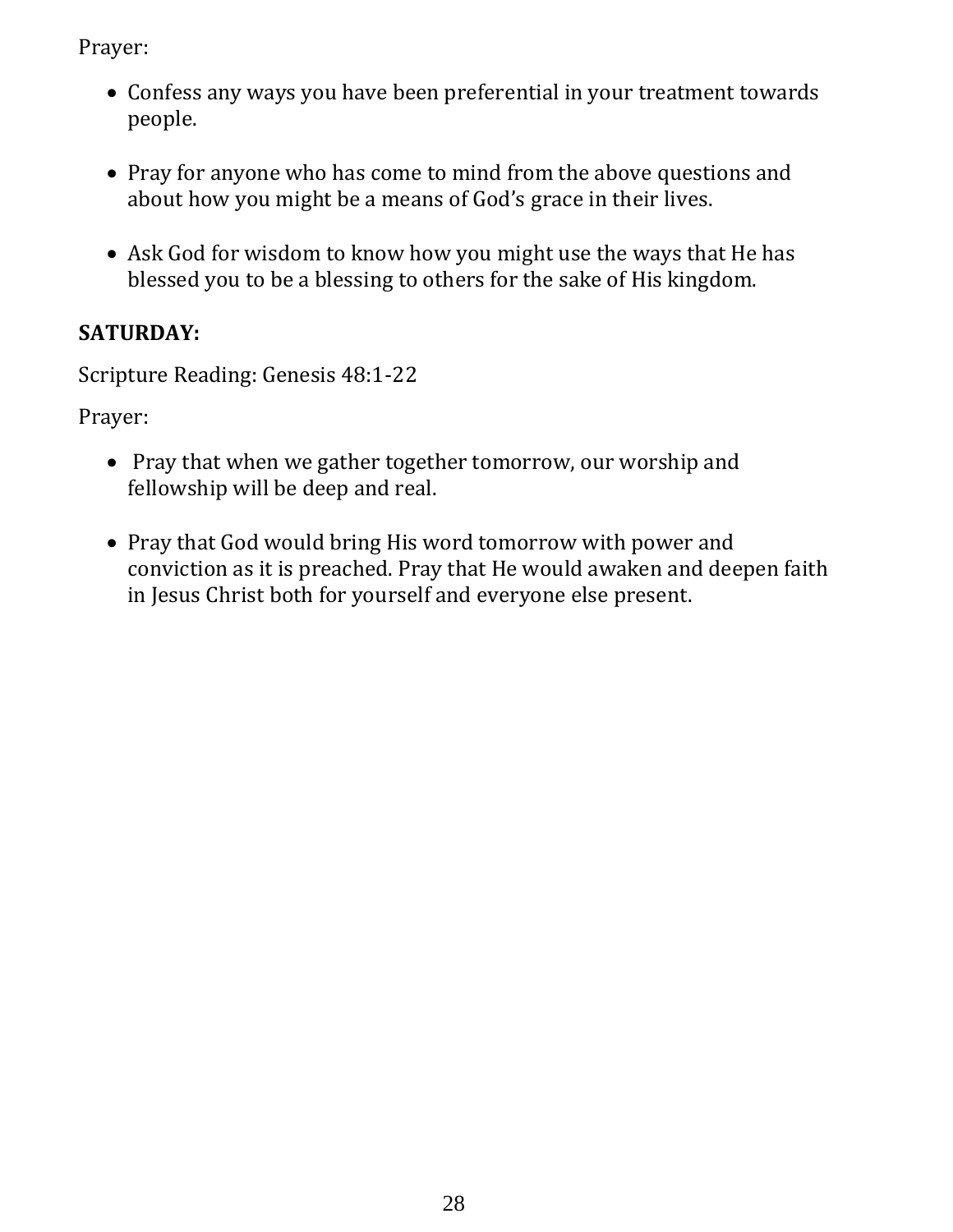# **WEEK OF NOVEMBER 3**

#### **Memory Verse:**

*The scepter shall not depart from Judah, nor the ruler's staff from between his feet, until tribute comes to him; and to him shall be the obedience of the peoples.*

*~Genesis 49:10*

## **MONDAY**

Scripture Reading: Genesis 49:1-12, "Judah's Kingly Blessing"

Reflection Questions:

- What are some of the reasons that Judah is preferred over his older brothers?
- What is the nature of Judah's blessing? How does his blessing prefigure Jesus as the king?

Pray:

- Praise God for his majesty, glory, and rule over all of creation.
- Give thanks for Christ in his roles as prophet, priest, and king for God's people.

# **WEDNESDAY**

Scripture Reading: Genesis 49:13-27, "Abundant Blessings"

Reflection Questions:

- What are some of the advantages given in each tribes blessing?
- How is Joseph's blessing similar to Judah's? Why might Joseph's sons be favored above most of the other sons of Jacob?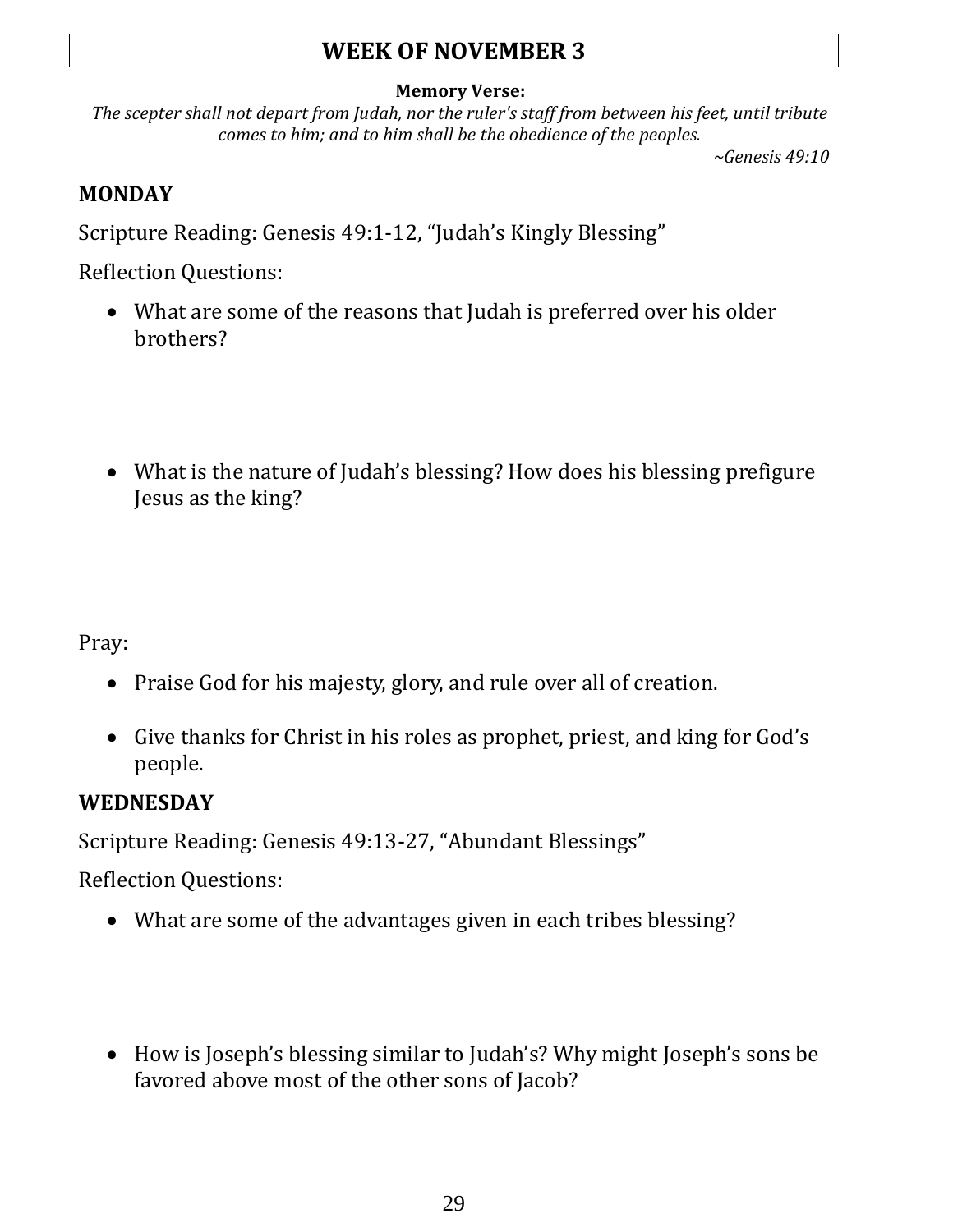Pray:

- Pray that God would bless you and your family, even through adversity.
- Pray that God would make his people a blessing to those around them.

# **FRIDAY**

Read: Genesis 49:28-33, "The Context of the Blessings"

Reflection Question:

- What instructions does Jacob give to his sons about his burial?
- Why does he command them to bury his body in Canaan? How does this connect Jacob's blessings to Abraham's blessing?

- Pray for the mission of the church in its preaching and its care for the needs of people throughout the world.
- Give thanks for God's promises and the hope given to us through Christ.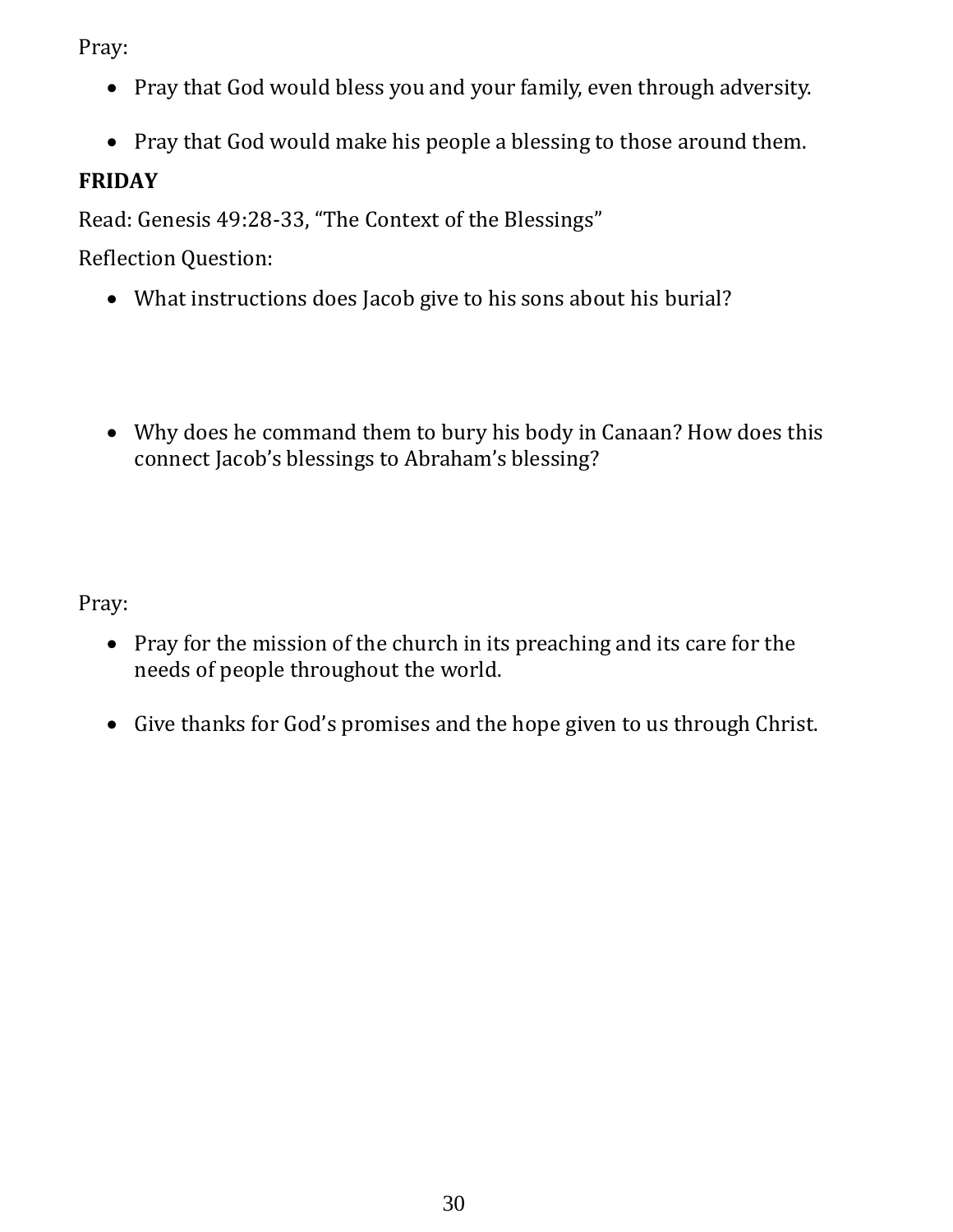# **SATURDAY**

Scripture Reading: Genesis 50:1-14

Reflection Questions:

- What were the funeral rites and mourning of Jacob like? What does this communicate about his reputation and name at the end of his life?
- How does this validate God's promises and care for Jacob? How did Jacob's life turn out differently from what he expected in the wake losing Joseph?

- Pray for the gathering of God's people tomorrow, that our worship and fellowship would be rich and genuine.
- Pray for the preaching of God's Word, that those who hear would "see" and trust in Jesus. Pray for yourself that you would grow in the grace and knowledge of Christ.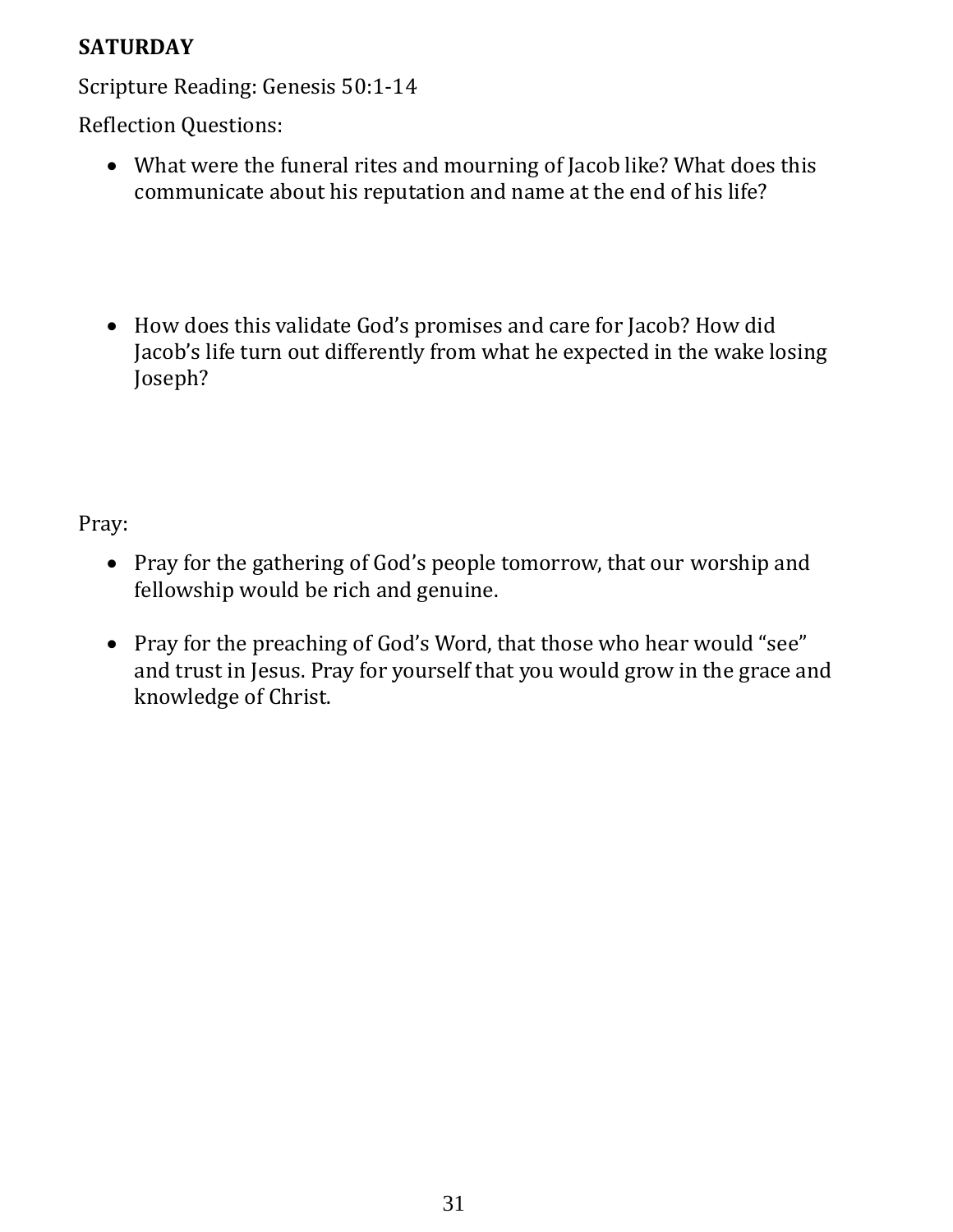# **WEEK OF NOVEMBER 10**

#### **Memory Verse:**

*But Joseph said to them, "Do not fear, for am I in the place of God? As for you, you meant evil against me, but God meant it for good, to bring it about that many people should be kept alive, as they are today.*

*~Genesis 50:19-20*

#### **MONDAY**

Scripture Reading: Genesis 50:1-14

Reflection Questions:

- Why was it important to Abraham, Isaac, and Jacob that they be buried on their property in Canaan?
- What does this mean for the relocation of Jacob's family to Egypt? What is positive about this move? What is not positive about it?

Pray

- Pray that God would strengthen your hope in him and his promises.
- Pray that God's name would be known and reverenced by all people.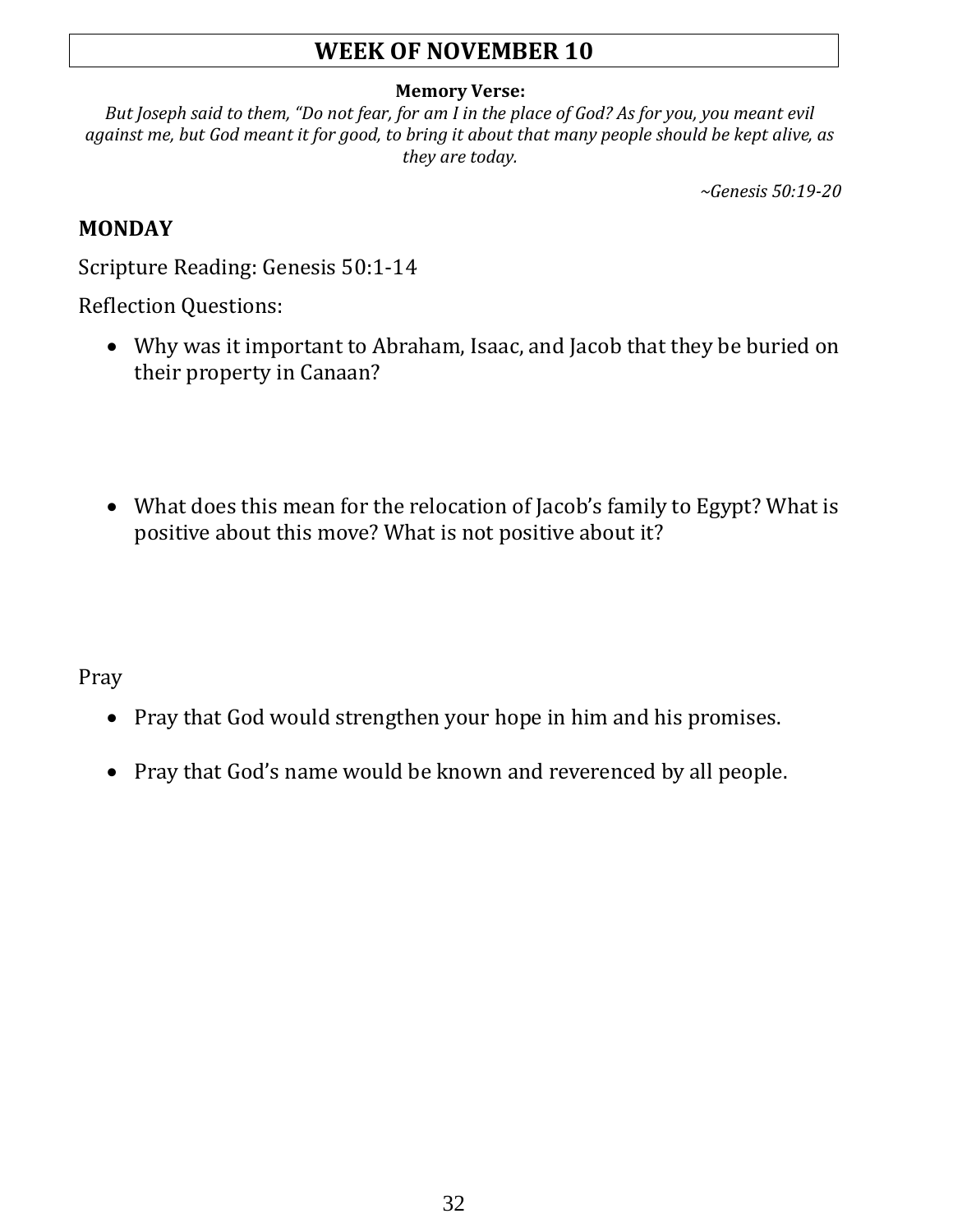### **WEDNESDAY**

Scripture Reading: Genesis 50:15-21

Reflection Questions:

• What do Joseph's brothers think their relationship with him is based on? What are they afraid of?

• How do they deal with their fear? What is the basis of their appeal to Joseph?

Pray:

- Pray that you would be free of insecurity and grow in your ability to relate to others the way that God relates to you.
- Pray that the love of God would mark our relationships to one another in the church.

# **FRIDAY**

Scripture Reading: Genesis 50:15-21

Reflection Questions:

- What was the actual basis of Joseph's relationship with his brothers? How does he respond to their appeal?
- How does Joseph reassure and comfort his brothers?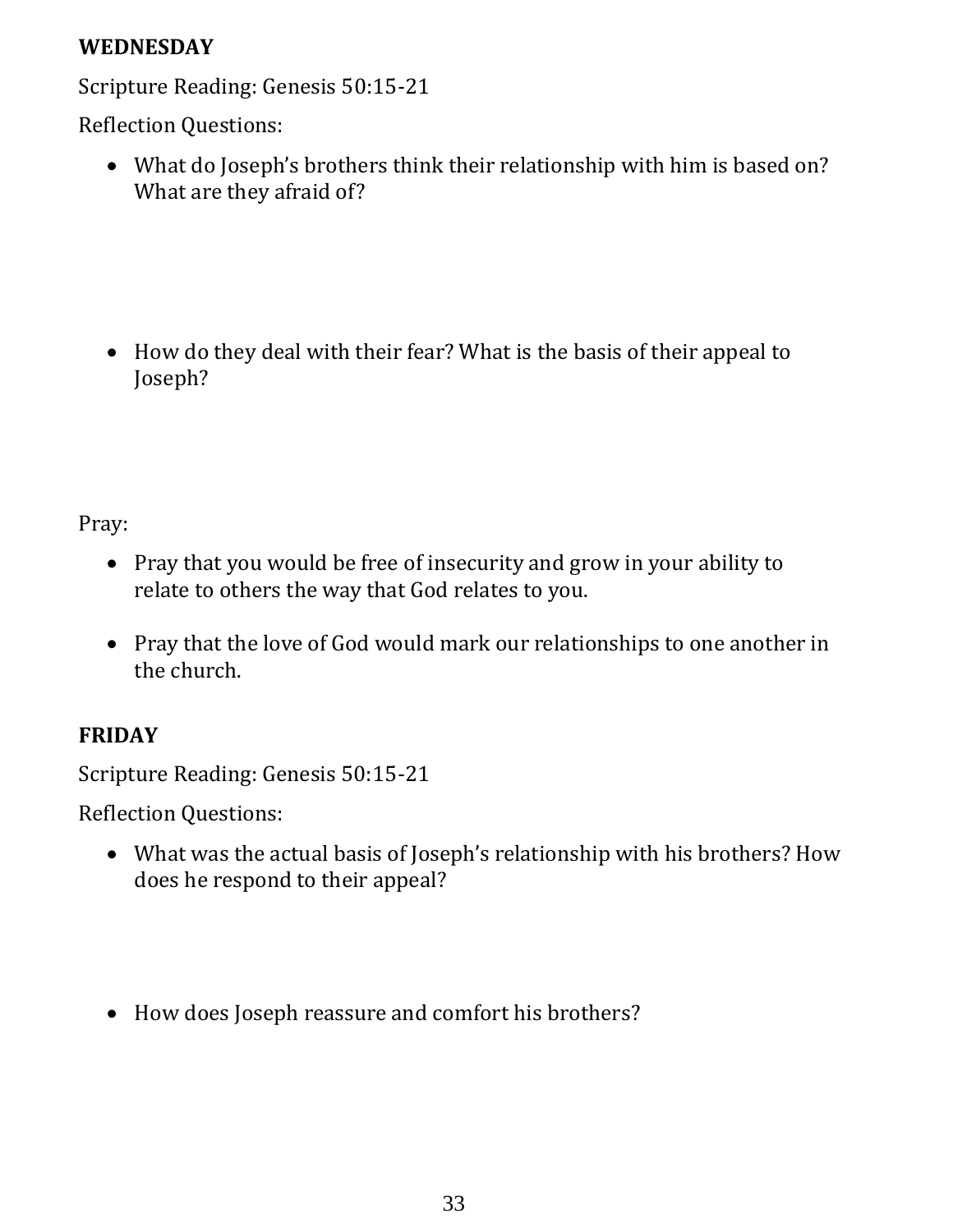• What was God doing in and through the evil actions of Joseph's brothers?

Pray:

- Pray that we would grow in wisdom, trusting God's providence through all circumstances.
- Pray that God would, by and all means, make his grace and salvation known to the world.

# **SATURDAY**

Scripture Reading: Genesis 50:22-26

Reflection Questions:

- How did God show kindness to Joseph throughout his life? How would you describe his life in summary?
- What are Joseph's last wishes? Why does he give this command?

- Pray for the gathering of God's people tomorrow, that our worship and fellowship would be rich and genuine.
- Pray for the preaching of God's Word, that those who hear would "see" and trust in Jesus. Pray for yourself that you would grow in the grace and knowledge of Christ.